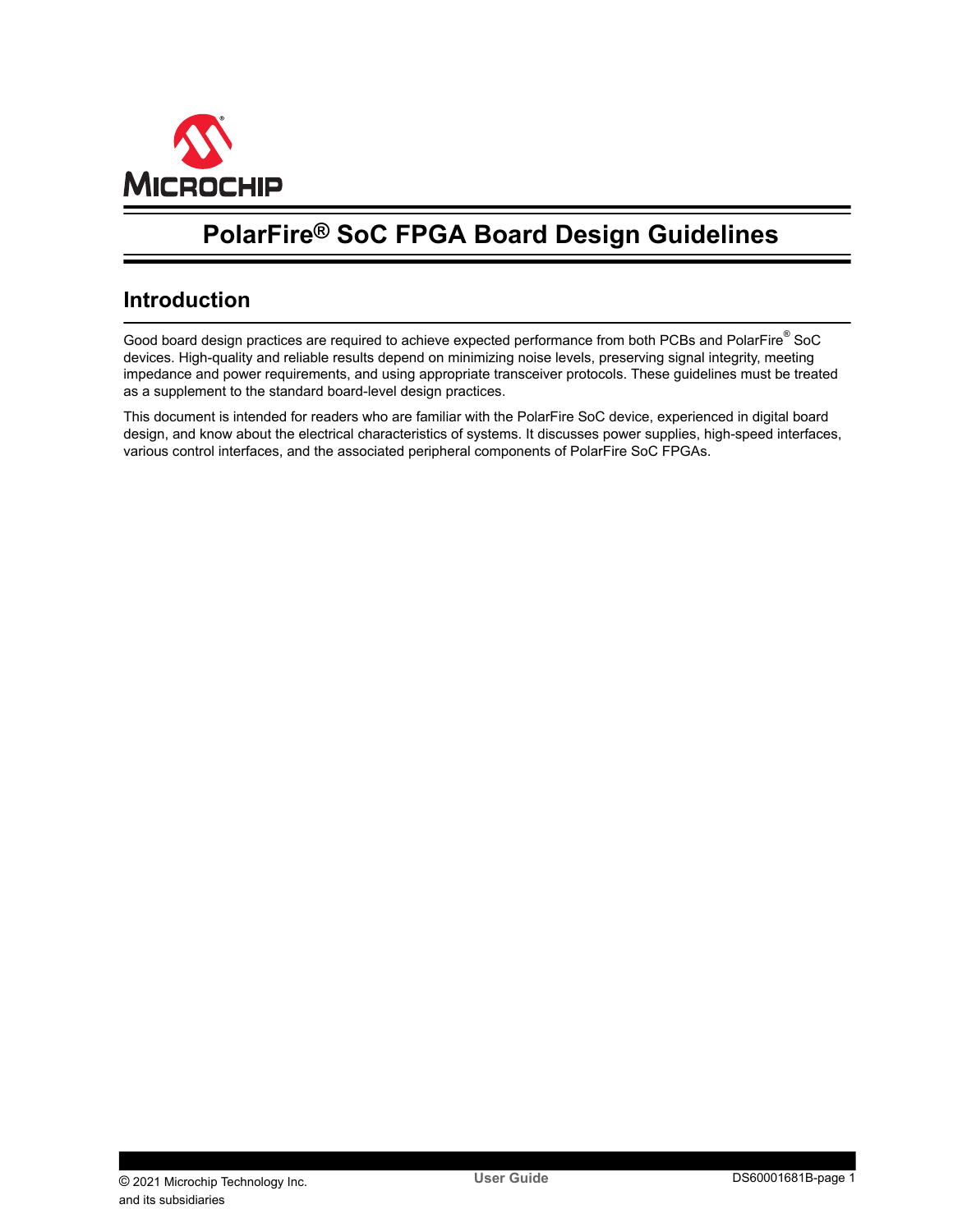# **Table of Contents**

| 1. |       |  |
|----|-------|--|
|    | 1.1.  |  |
|    | 1.2.  |  |
|    | 1.3.  |  |
|    | 1.4.  |  |
|    | 1.5.  |  |
|    | 1.6.  |  |
|    | 1.7.  |  |
|    | 1.8.  |  |
|    | 1.9.  |  |
|    | 1.10. |  |
|    |       |  |
|    |       |  |
|    |       |  |
| 2. |       |  |
|    | 2.1.  |  |
|    | 2.2.  |  |
|    | 2.3.  |  |
|    |       |  |
| 3. |       |  |
|    | 3.1.  |  |
|    | 3.2.  |  |
|    |       |  |
| 4. |       |  |
|    |       |  |
|    |       |  |
|    |       |  |
|    |       |  |
|    |       |  |
|    |       |  |
|    |       |  |
|    |       |  |
|    |       |  |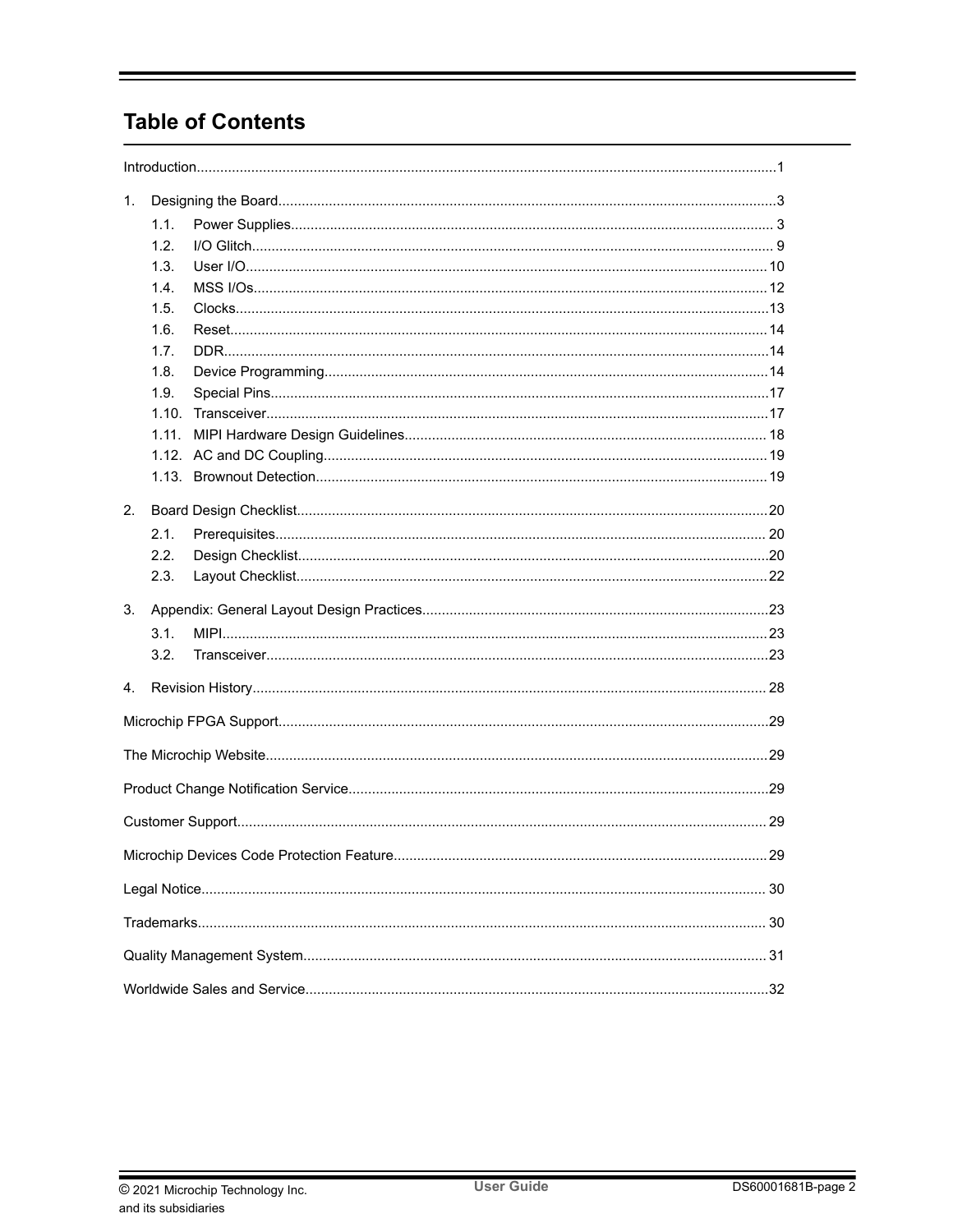## <span id="page-2-0"></span>**1. Designing the Board**

The PolarFire SoC family offers the industry's first RISC-V based SoC FPGAs. The PolarFire SoC family combines a powerful 64-bit 5x core RISC-V Microprocessor Subsystem (MSS) with the FPGA fabric in a single device. Packed with this powerful combination, PolarFire SoC devices offer the scalable features of FPGAs and high-performance of ASICs like DDR3/DDR4, 12.7G Transceiver, PCIe Gen2 and HSIO/GPIO, and a highly configurable MSS.

Subsequent sections discuss the following:

- Power Supplies
- [I/O Glitch](#page-8-0)
- [User I/O](#page-9-0)
- **[Clocks](#page-12-0)**
- [Reset](#page-13-0)
- [DDR](#page-13-0)
- **[Device Programming](#page-13-0)**
- **[Special Pins](#page-16-0)**
- [Transceiver](#page-16-0)
- [AC and DC Coupling](#page-18-0)
- **[Brownout Detection](#page-18-0)**

## **1.1 Power Supplies**

The following illustration shows the typical power supply requirements for PolarFire SoC devices, and the recommended connections of power rails when every part of the device is used in a system. For more information on decoupling capacitors associated with individual power supplies, see [1.1.1 PolarFire SoC Decoupling Capacitors.](#page-4-0)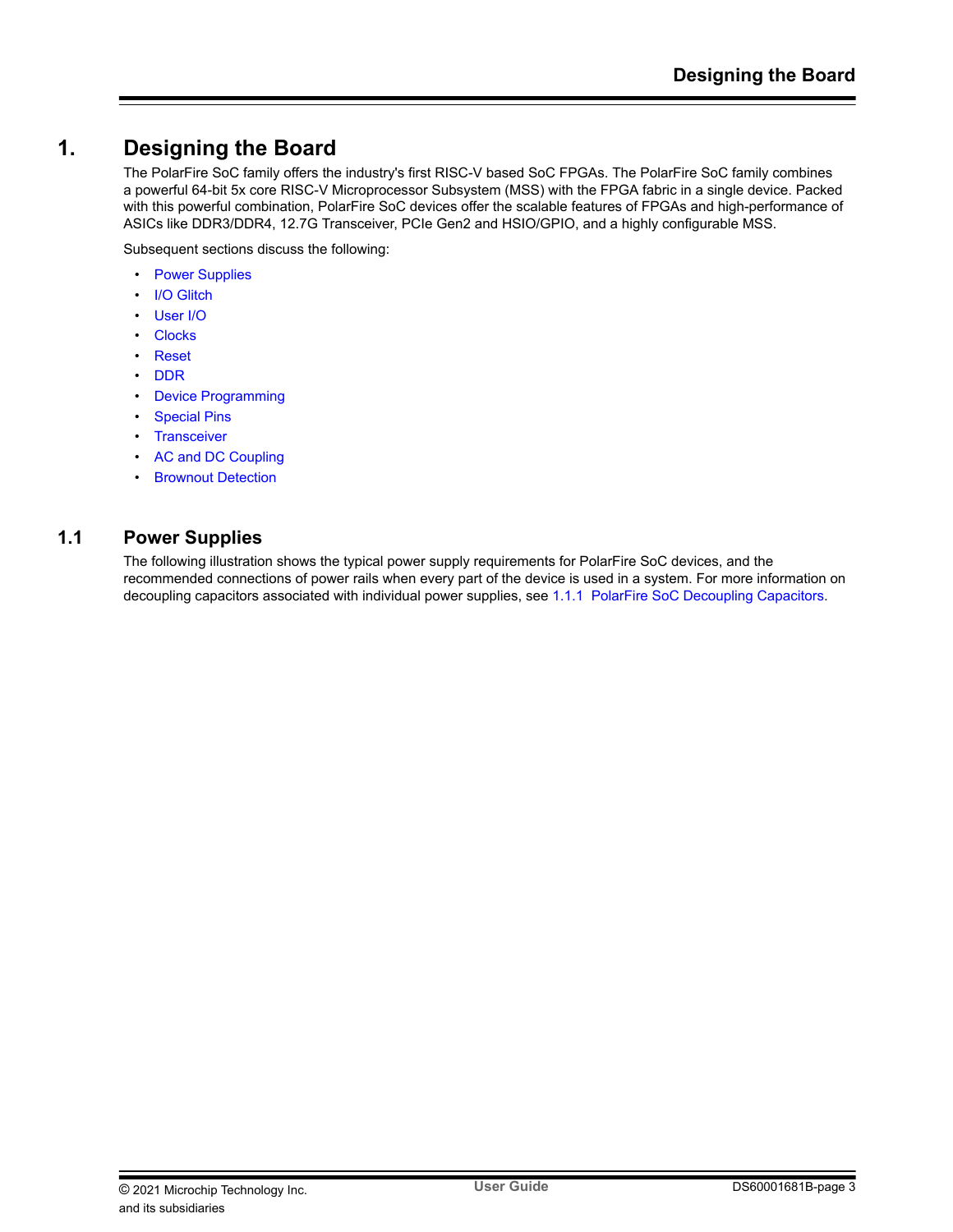<span id="page-3-0"></span>

For the PolarFire SoC device to operate successfully, power supplies must be free from unregulated spikes and the associated grounds must be free from noise. All overshoots and undershoots must be within the absolute maximum ratings provided in the [PolarFire SoC FPGA Advance Datasheet.](http://www.microsemi.com/index.php?option=com_docman&task=doc_download&gid=1244583)

The following table lists the various power supplies required for PolarFire SoC FPGAs.

#### **Table 1-1. Supply Pins**

| l Name            | <b>Description</b>                                         |
|-------------------|------------------------------------------------------------|
| <b>XCVR VREF</b>  | Voltage reference for transceivers                         |
| VDD XCVR CLK      | Power to input buffers for the transceiver reference clock |
| VDDA25            | Power to the transceiver PLL                               |
| VDDA <sup>1</sup> | Power to the transceiver TX and RX lanes                   |
| <b>VSS</b>        | Core digital ground                                        |
| VDD <sup>2</sup>  | Device core digital supply                                 |
| VDDI3 (JTAG Bank) | Power to JTAG bank pins                                    |
| VDD <sub>15</sub> | <b>VDDI5 power to MSS SGMII banks</b>                      |
| VDD <sub>12</sub> | VDDI2 power to MSS peripheral banks                        |
| VDDI4             | Power to MSS peripheral banks                              |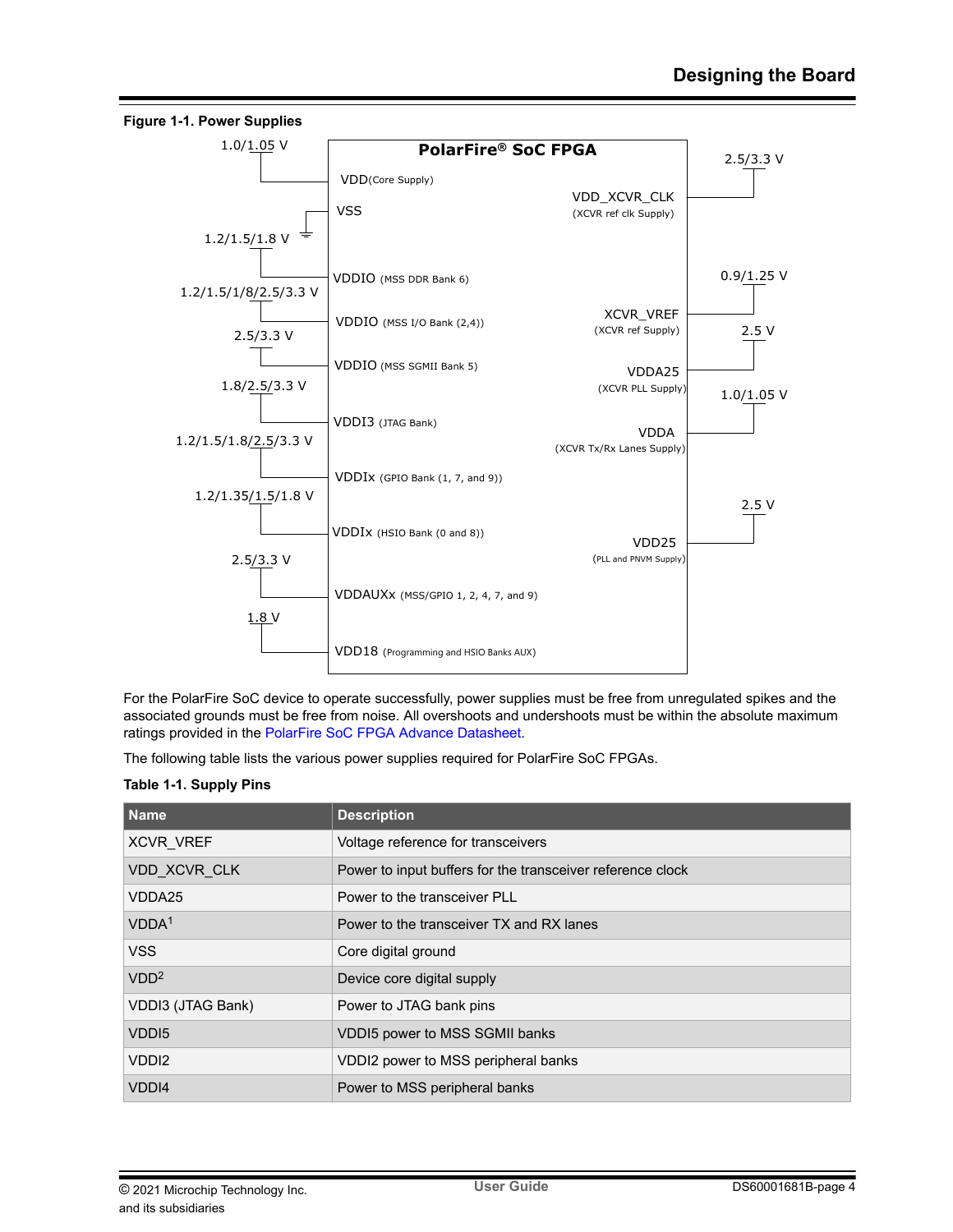<span id="page-4-0"></span>

| continued                 |                                                |  |  |  |  |  |  |  |
|---------------------------|------------------------------------------------|--|--|--|--|--|--|--|
| l Name                    | <b>Description</b>                             |  |  |  |  |  |  |  |
| VDD <sub>16</sub>         | Power to MSS DDR banks                         |  |  |  |  |  |  |  |
| <b>VDDIx (GPIO Banks)</b> | Power to GPIO bank pins                        |  |  |  |  |  |  |  |
| VDDIx (HSIO Banks)        | Power to HSIO bank pins                        |  |  |  |  |  |  |  |
| VDD <sub>25</sub>         | Power to corner PLLs and PNVM                  |  |  |  |  |  |  |  |
| VDD <sub>18</sub>         | Power to programming and HSIO auxiliary supply |  |  |  |  |  |  |  |
| <b>VDDAUXx</b>            | Power to GPIO auxiliary supply                 |  |  |  |  |  |  |  |

#### **Note:**

1. VDDA—This supply can be powered to 1.0V or 1.05V. For more information, see "Recommended Operating Conditions" in [PolarFire SoC FPGA Advance Datasheet](http://www.microsemi.com/index.php?option=com_docman&task=doc_download&gid=1244583). This is a quiet supply for the device. One method would be to use a Linear regulator to ensure the supply is quiet.

2. VDD—This supply can be powered to 1.0V or 1.05V. For more information, see "Recommended Operating Conditions" in [PolarFire SoC FPGA Advance Datasheet](http://www.microsemi.com/index.php?option=com_docman&task=doc_download&gid=1244583).

- VREFx—is the reference voltage for DDR3 and DDR4 signals. VREF voltages can be generated internally and externally.
	- Internal VREF—is not subjected to PCB, package inductance, and capacitance loss. These changes provide the highest performance and can be programmed as required by DDR controller.
	- External VREF—is fixed and cannot be programed as required. The PCB, package inductance, and capacitance impact the VREF performance.

If VDDI and VDDAUX need to be configured to the same voltage (2.5V or 3.3V), ensure both VDDI and VDDAUX are supplied from the same regulator. Do not use different regulators to source these rails. This prevents any voltage variations between VDDI and VDDAUX. In this case, the board must not supply the VDDI and VDDAUX from individual voltage supplies.

When a GPIO bank requires the VDDI to be less than 2.5V (1.2V, 1.5V, or 1.8V), the VDDAUX for that bank must be tied to 2.5V supply irrespective of the VDDI supply. The VDDI requires a separate supply for the specific I/O type (1.5V or 1.8V).

**Note:**  The on-chip Power-on Reset circuitry requires the VDD, VDD18, and VDD25 supplies to ramp monotonically from 0V to the minimum recommended operating voltage.

For a detailed pin description, see [PolarFire SoC FPGA Packaging and Pin Descriptions User Guide.](http://www.microsemi.com/index.php?option=com_docman&task=doc_download&gid=1244577)

### **1.1.1 PolarFire SoC Decoupling Capacitors**

The following table lists the requirement of all decoupling capacitors for the MPFS250TS - FCG1152 and MPFS250TS - FCVG484 devices.

| <b>Pin Name</b> | $\mathbf{c}$    | Cerami Tantalu<br>m |       |   |                |                             |   |              |            |        |
|-----------------|-----------------|---------------------|-------|---|----------------|-----------------------------|---|--------------|------------|--------|
|                 | 1 <sub>nF</sub> | 4.7nF               | 10 nF |   | $ 22nF $ 47 nF | $\vert$ 0.1 µF $\vert$ 1 µF |   | $ 10 \mu F $ | $47 \mu F$ | 330 µF |
| <b>VDD</b>      |                 |                     | 5     | 2 | $\overline{2}$ | 1                           | 1 |              | 1          | 2      |
| VDD18           |                 |                     |       |   |                |                             |   |              | 2          |        |
| <b>VDDA</b>     |                 | 3                   | 1     |   |                | 6                           |   |              | 2          |        |
| VDDA25          | 2               |                     |       |   |                | 2                           |   |              |            |        |
| VDD25           |                 |                     | 2     |   |                | $\overline{2}$              |   |              |            |        |

## **Table 1-2. Power-Supply Decoupling Capacitors1—MPFS250TS - FCG1152 (1 mm)**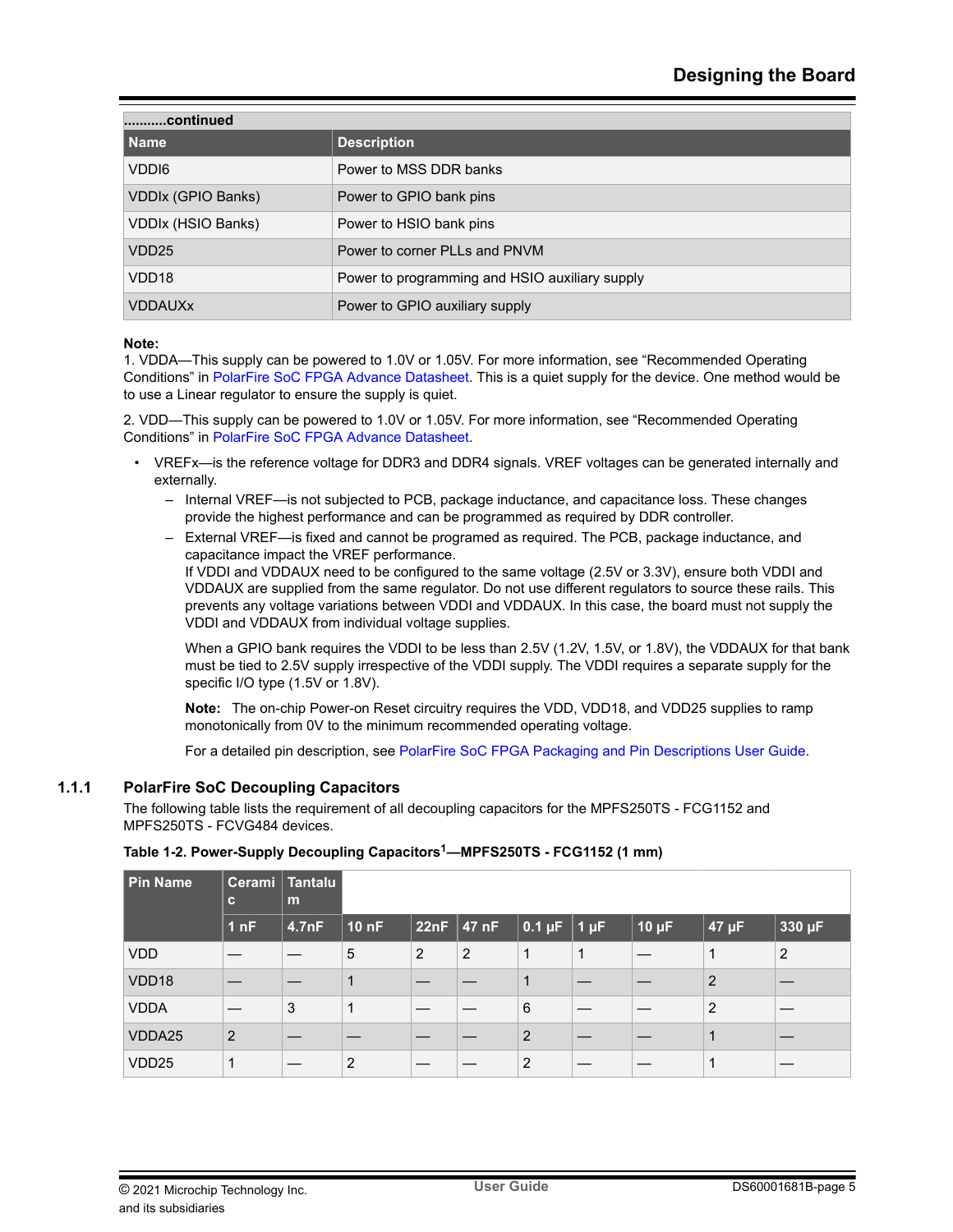<span id="page-5-0"></span>

| continued                |                                   |              |              |      |       |                |           |              |              |        |
|--------------------------|-----------------------------------|--------------|--------------|------|-------|----------------|-----------|--------------|--------------|--------|
| <b>Pin Name</b>          | Cerami<br>$\mathbf{c}$            | Tantalu<br>m |              |      |       |                |           |              |              |        |
|                          | 1 <sub>nF</sub>                   | 4.7nF        | <b>10 nF</b> | 22nF | 47 nF | $0.1 \mu F$    | $1 \mu F$ | $10 \mu F$   | $47 \mu F$   | 330 µF |
| <b>VDDAUX(GPI</b><br>O)  |                                   | $\mathbf{1}$ | $\mathbf{1}$ |      |       | $\mathbf{1}$   |           |              | $\mathbf{1}$ |        |
| <b>GPIO Bank</b>         | $\mathbf{1}$                      |              |              |      |       |                |           | —            | 1            |        |
| <b>HSIO Bank</b>         |                                   |              |              |      |       | $\overline{2}$ |           |              | $\mathbf{1}$ |        |
| <b>VDDSREF</b>           |                                   |              |              |      |       | $\overline{c}$ |           | 1            |              |        |
| SERDES_VR<br><b>EF</b>   |                                   |              |              |      |       | $\overline{c}$ |           |              |              |        |
| Bank 3 JTAG              | $\overbrace{\phantom{123221111}}$ |              |              |      |       | 2              |           | 1            |              |        |
| Bank 2                   |                                   |              |              |      |       | $\overline{2}$ |           | $\mathbf{1}$ |              |        |
| Bank 4                   |                                   |              |              |      |       | $\overline{2}$ |           | 1            |              |        |
| Bank 5                   |                                   |              |              |      |       | $\overline{2}$ |           | $\mathbf{1}$ |              |        |
| Bank 6 MSS<br><b>DDR</b> |                                   |              | $\mathbf{1}$ |      |       | $\mathbf{1}$   |           |              | 1            |        |

**Note:**  1. The guidelines are provided on how to effectively decouple only the PolarFire SoC device. If the power source is placed on a different PCB or delivered through interconnects (flex cables or connectors), ensure an effective power delivery to the PolarFire SoC device. Follow the recommended operational conditions as per [PolarFire SoC FPGA Advance Datasheet.](http://www.microsemi.com/index.php?option=com_docman&task=doc_download&gid=1244583)

| <b>Pin Name</b>  | Cera<br>mic  | <b>Tantalu</b><br>m |                |              |                |       |                |           |              |                |                |
|------------------|--------------|---------------------|----------------|--------------|----------------|-------|----------------|-----------|--------------|----------------|----------------|
|                  | 1nF          | 3.3 nF              | $2.2$ nF       | 4.7 nF       | <b>10 nF</b>   | 47 nF | $0.1 \mu F$    | $1 \mu F$ | $10 \mu F$   | 47 µF          | 330 µF         |
| <b>VDD</b>       |              |                     |                |              |                | 3     | 3              | 3         |              | 1              | $\overline{2}$ |
| VDD18            |              |                     |                | $\mathbf{1}$ | $\mathbf{1}$   |       | $\mathbf 1$    |           |              | $\overline{2}$ |                |
| <b>VDDA</b>      |              |                     | $\overline{2}$ | —            | $\overline{c}$ |       | $\mathbf 1$    |           |              | $\overline{2}$ |                |
| VDDA25           | $\mathbf{1}$ |                     |                |              |                |       | $\mathbf{1}$   |           |              | $\mathbf{1}$   |                |
| VDD25            | $\mathbf{1}$ |                     |                |              | $\overline{c}$ |       | $\overline{c}$ |           |              | $\mathbf{1}$   |                |
| VDDAUX(GPIO)     | —            |                     |                | $\mathbf{1}$ | $\mathbf{1}$   |       | $\mathbf 1$    |           |              | $\mathbf{1}$   |                |
| <b>GPIO Bank</b> | $\mathbf{1}$ |                     |                | 1            |                |       | $\mathbf{1}$   |           |              | $\mathbf{1}$   |                |
| <b>HSIO Bank</b> | $\mathbf{1}$ |                     |                | $\mathbf{1}$ | —              |       | $\mathbf 1$    |           |              | $\mathbf{1}$   |                |
| <b>VDDSREF</b>   |              |                     |                |              |                |       | $\overline{c}$ |           | $\mathbf{1}$ |                |                |
| SERDES_VREF      |              |                     |                |              |                |       | $\overline{2}$ |           |              |                |                |
| Bank 3 JTAG      |              |                     |                |              |                |       | $\overline{c}$ |           | $\mathbf{1}$ |                |                |
| Bank 2           | —            | —                   |                | —            | –              | —     | $\overline{2}$ |           | $\mathbf 1$  |                |                |
| Bank 4           |              |                     |                |              |                |       | $\overline{c}$ |           | $\mathbf{1}$ |                |                |
| Bank 5           |              |                     |                |              |                |       | $\overline{2}$ |           | 1            |                |                |

| Table 1-3. Power-Supply Decoupling Capacitors <sup>1</sup> —MPFS250TS - FCVG484 (0.8 mm) |  |  |  |
|------------------------------------------------------------------------------------------|--|--|--|
|                                                                                          |  |  |  |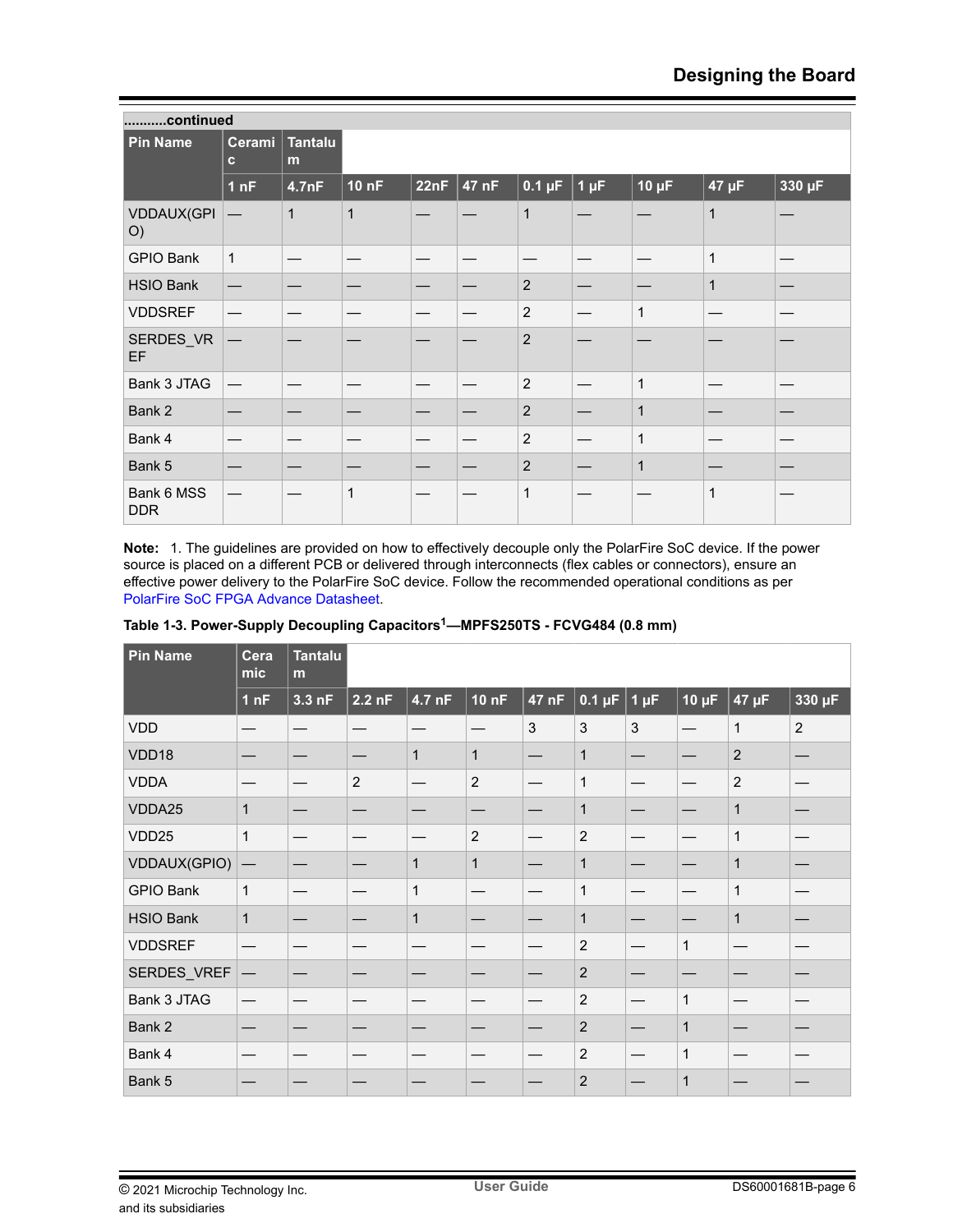<span id="page-6-0"></span>

| continued                |             |                                                                                                                                                  |  |  |  |  |  |  |  |        |
|--------------------------|-------------|--------------------------------------------------------------------------------------------------------------------------------------------------|--|--|--|--|--|--|--|--------|
| l Pin Name               | Cera<br>mic | Tantalu I<br>m                                                                                                                                   |  |  |  |  |  |  |  |        |
|                          | 1 nF        | $\sqrt{3.3 \text{ nF} + 2.2 \text{ nF} + 4.7 \text{ nF} + 10 \text{ nF} + \sqrt{47 \text{ nF} + 0.1 \text{ pF} + 10 \text{ pF} + 47 \text{ pF}}$ |  |  |  |  |  |  |  | 330 µF |
| Bank 6 MSS<br><b>DDR</b> | 1           |                                                                                                                                                  |  |  |  |  |  |  |  |        |

**Note:**  1. The guidelines are provided on how to effectively decouple only the PolarFire SoC device. If the power source is placed on a different PCB or delivered through interconnects (flex cables or connectors), ensure an effective power delivery to the PolarFire SoC device. Follow the recommended operational conditions as per [PolarFire SoC FPGA Advance Datasheet.](http://www.microsemi.com/index.php?option=com_docman&task=doc_download&gid=1244583)

Decoupling capacitors other than those listed in the preceding tables can be used, if the physical sizes of capacitors meet or exceed the performance of the network given in this example. Substitution would require analyzing the resulting power distribution system's impedance versus frequency to ensure that no resonant impedance spikes the result. See [Figure 1-1](#page-3-0) for power supply design.

For more information about the internal package capacitance for power supplies associated with PolarFire SoC packages, see [UG0902: PolarFire SoC FPGA Packaging and Pin Descriptions User Guide.](http://www.microsemi.com/index.php?option=com_docman&task=doc_download&gid=1244577)

The following table lists the required decoupling capacitors for PolarFire SoC packages.

| Table 1-4. Recommended Decoupling Capacitors For PolarFire SoC Devices |  |  |
|------------------------------------------------------------------------|--|--|

| <b>De-Cap Value</b> | <b>Part Number</b> | Package | <b>Description</b>                    |
|---------------------|--------------------|---------|---------------------------------------|
| 1nF                 | CL05B102KO5NNNC    | 0402    | For 1 mm package                      |
| $2.2$ nF            | GRM155R71C223KA01D | 0402    | For 1 mm package                      |
| 10 nF               | GRM155R71C103KA01D | 0402    | For 1 mm package                      |
| $0.1 \mu F$         | GRM155R71C104KA88D | 0402    | For 1 mm package                      |
| $100$ nF            | GRM15XR11C103KA86  | 0402    | For 1 mm package                      |
| 4.7 nF              | GRM155R11H472KA01  | 0402    | For 1 mm package                      |
| $10 \mu F$          | GRM21BR71A106KE51  | 0805    | Bulk Caps (for 0.5, 0.8, and 1<br>mm) |
| $47 \mu F$          | GRM31CR61A476KE15  | 1206    | Bulk Caps (for 0.5, 0.8, and 1<br>mm) |
| 330 µF              | T495D337K010ATE150 | 2917    | Bulk Caps (for 0.5, 0.8, and 1<br>mm) |
| 1 nF                | GRM033R71C102KA01  | 0201    | For 0.8 and 0.5 mm package            |
| $2.2$ nF            | GRM033R71A103KA01  | 0201    | For 0.8 and 0.5 mm package            |
| $100$ nF            | GRM033R71A103KA01  | 0201    | For 0.8 and 0.5 mm package            |
| $0.1 \mu F$         | GRM033C71C104KE14  | 0201    | For 0.8 and 0.5 mm package            |

**Note:**  Equivalent capacitor values can be used from a different vendor. For more information about the Packaging Decoupling Capacitors, see [UG0902: PolarFire SoC FPGA Packaging and Pin Descriptions User Guide.](http://www.microsemi.com/index.php?option=com_docman&task=doc_download&gid=1244577)

## **1.1.2 Unused Power Supply**

The following figure shows how power supplies may be configured when not in use and also to reduce leakage and power for the system.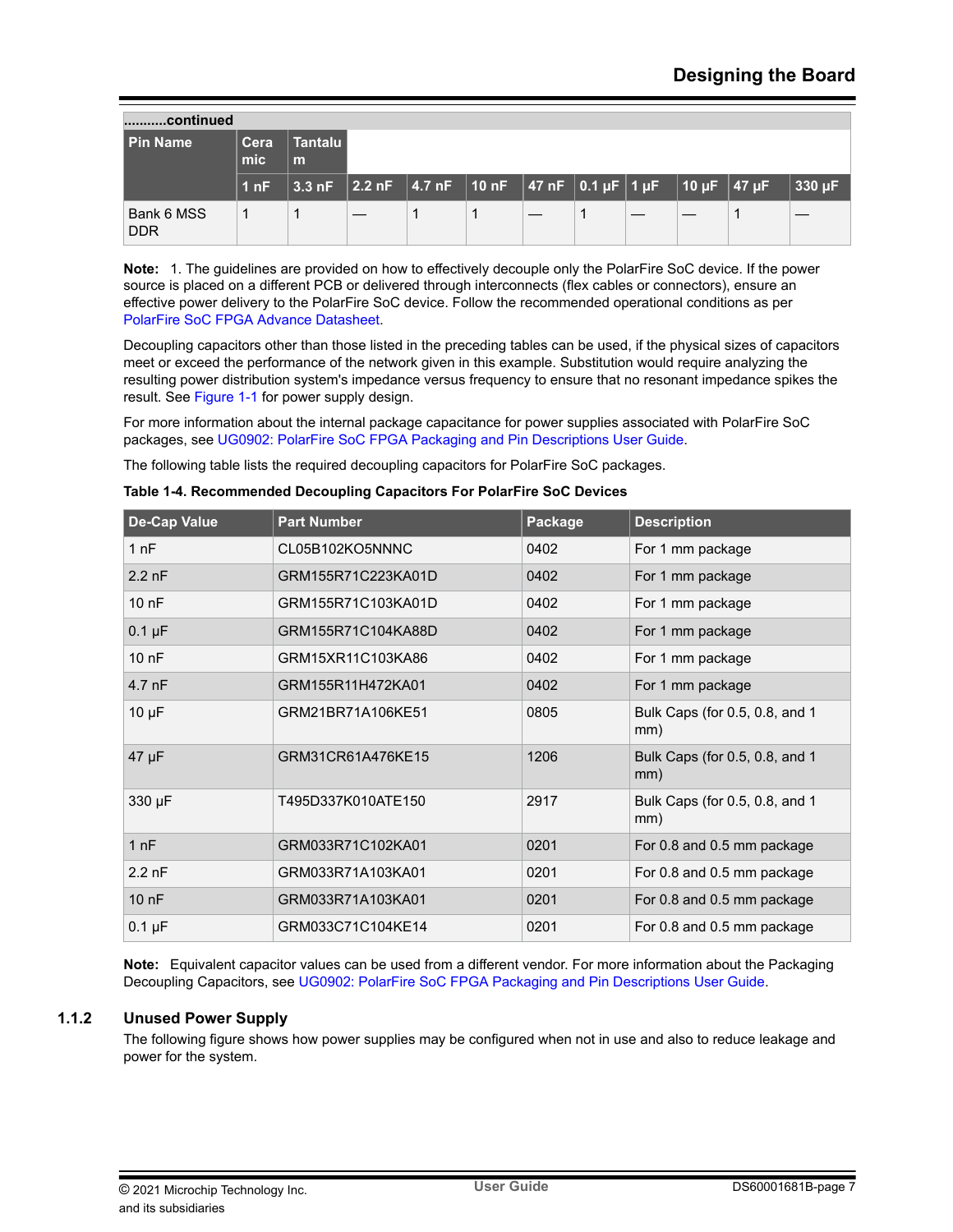



The following figure shows the power configuration of unused supplies. This option can be used when there is an intent to power-up the various supplies at a later time in the system, and the I/Os are not being used.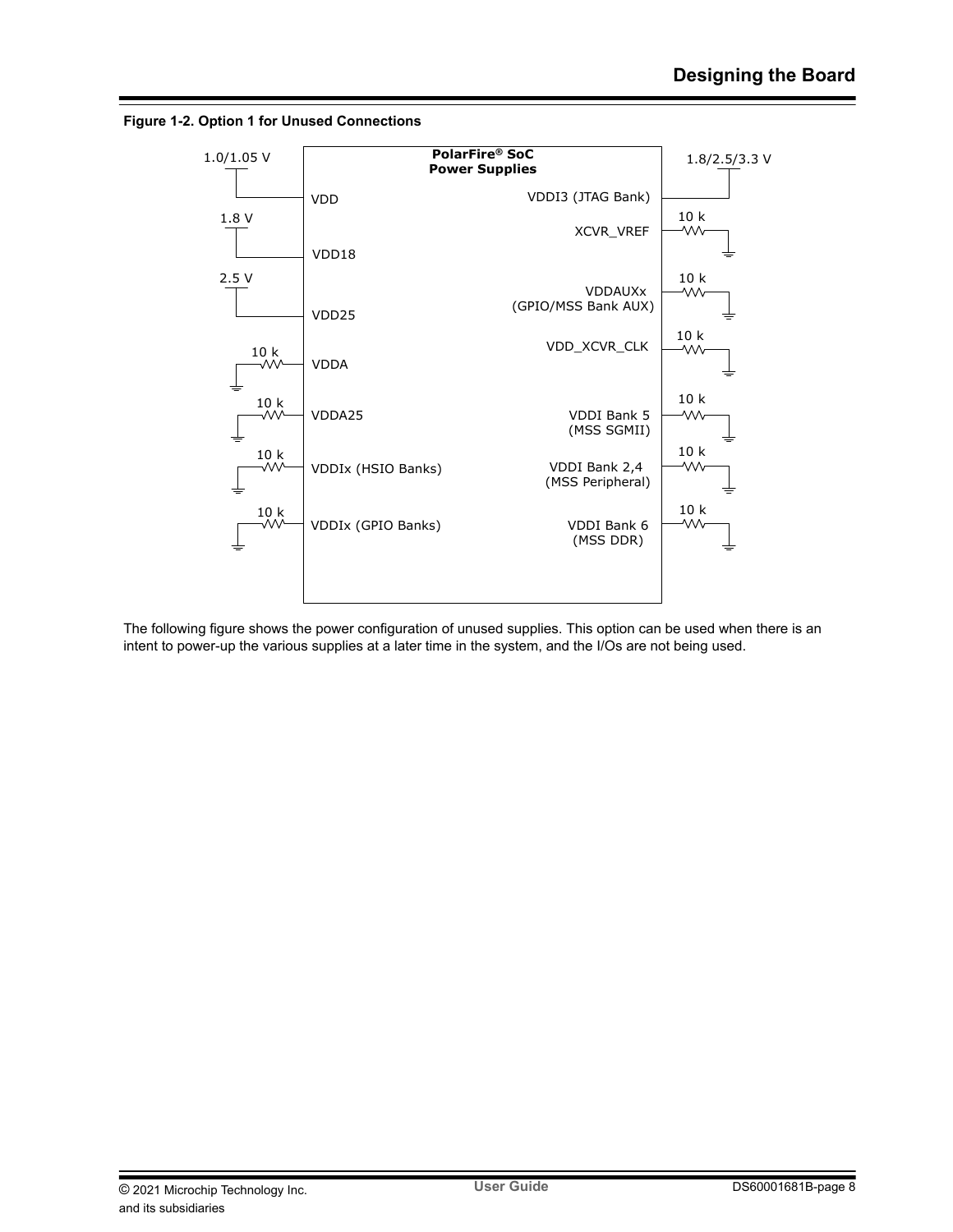<span id="page-8-0"></span>



**Note:**  To simplify the board-level routing, multiple 10 kΩ resistors can be used as required. The power supplies can also be grouped into a single 10 kΩ resistor and tied-off to VSS.

### **1.1.3 Pin Assignment Tables**

[PolarFire SoC Packaging Pin Assignment Table](http://www.microsemi.com/index.php?option=com_docman&task=doc_download&gid=1244585) (PPAT) contains information about the recommended DDR pinouts, PCI EXPRESS capability for XCVR-0, DDR Lane information for I/O CDR, generic IOD interface pin placement, and unused condition for package pins.

## **1.2 I/O Glitch**

A glitch may occur during power-up or power-down for GPIO or HSIO outputs in PolarFire SoC devices. Glitch can occur before or after the device reaches a functional state. These glitches are not observed on LVDS outputs or Transceiver I/Os. No reliability issues are caused by either of the glitch types. Following are the types of glitches that can occur.

- Parasitic glitches may occur for GPIOs or HSIOs before the device reaches functional state with a maximum glitch of 1V with a 0.4 ms width. This type of glitch can typically be ignored. It is recommended to use a 100K pull-down resistor on critical signals<sup>1</sup> of the GPIO or HSIO pins, if this type of glitch cannot be ignored. No glitches are observed once the mitigation recommendations are placed.
- Another type of glitch may occur on GPIOs and HSIOs during power-on sequencing or boot-up. This is due to a weak pull-up resistor being enabled by default on an input, output or bidirectional I/O. To mitigate this glitch, use the Libero SoC I/O Editor or PDC constraint to program a weak pull-down on the output buffer on the specified  $I/O$ .
- The last type of glitch may occur after the device reaches functional state. This type of glitch is related to the power-up and power-down sequence of VDDI and VDDAUX supplies. This occurs only on GPIOs where the VDDI is 1.5V or 1.8V only with a maximum glitch of 1V with a 0.8 ms width during power-up and a maximum

<sup>1</sup> Critical outputs such as reset or clock of the HSIO or GPIOs going into another device.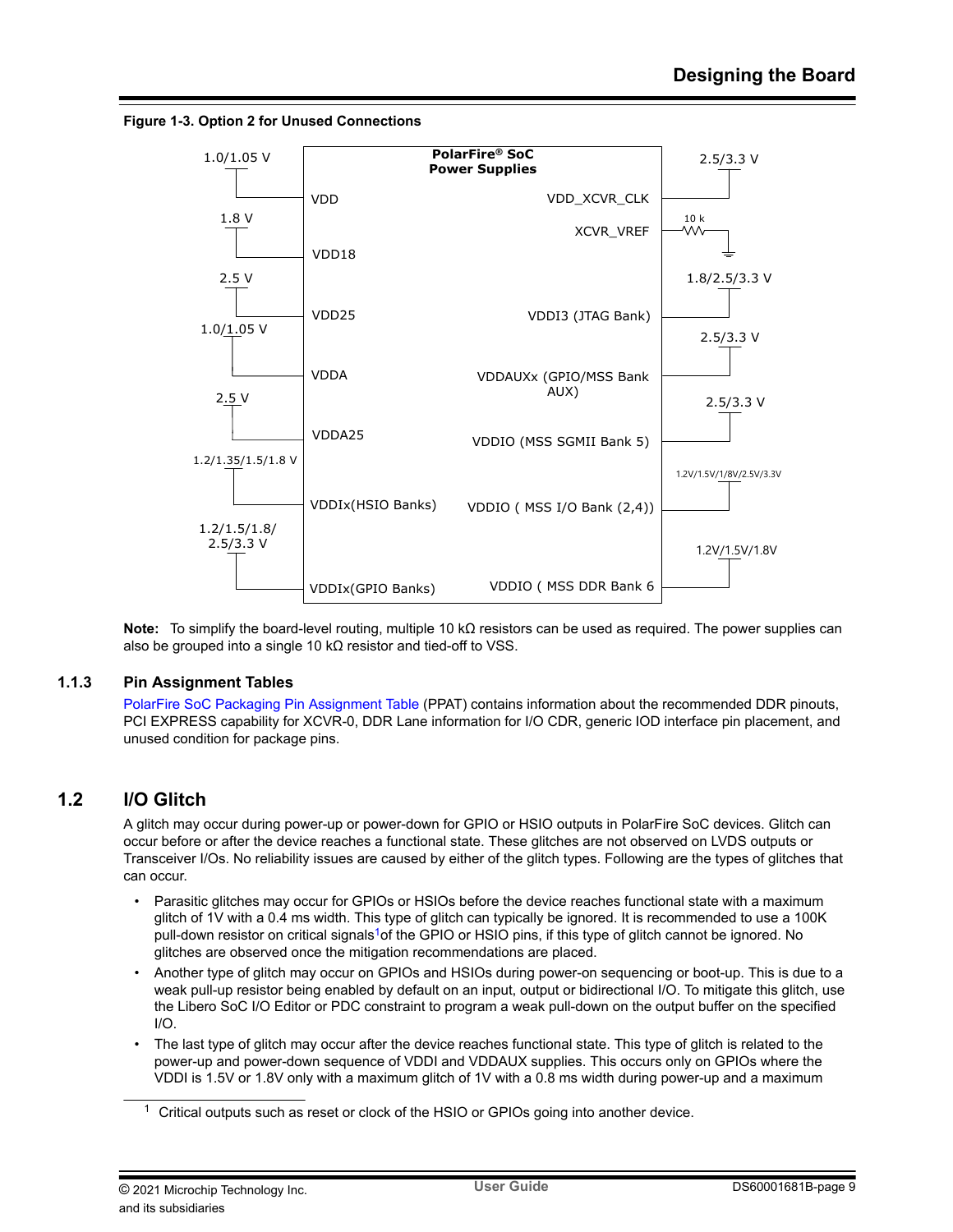<span id="page-9-0"></span>glitch of 1.8V with a 1 ms width during power-down. To mitigate the post functional state glitch, follow the recommendations as in the following table.

| Use Cases for GPIO |               | <b>Power-up Sequencing Requirement</b><br>for Mitigating Glitches <sup>2</sup> | <b>Power-down Sequencing Requirement</b><br>for Mitigating Glitches <sup>2</sup>    |  |  |
|--------------------|---------------|--------------------------------------------------------------------------------|-------------------------------------------------------------------------------------|--|--|
| <b>VDDI</b>        | <b>VDDAUX</b> |                                                                                |                                                                                     |  |  |
| 1.2V               | 2.5V          | No glitch occurs                                                               | No glitch occurs                                                                    |  |  |
| 1.5V               | 2.5V          | bank                                                                           | Power-up VDDAUX before VDDI of that   Power-down VDDI before VDDAUX of that<br>bank |  |  |
| 1.8V               | 2.5V          | bank                                                                           | Power-up VDDAUX before VDDI of that Power-down VDDI before VDDAUX of that<br>bank   |  |  |
| 2.5V               | 2.5V          | Power VDDAUX and VDDI from the<br>same Regulator                               | No glitch occurs                                                                    |  |  |
| 3.3V               | 3.3V          | Power VDDAUX and VDDI from the<br>same Regulator                               | No glitch occurs                                                                    |  |  |

#### **Table 1-5. Power Sequencing<sup>1</sup>**

(1) No glitches are observed after placing the mitigation recommendations.

 $(2)$  The preceding power sequence does not mitigate any parasitic glitches. As mentioned above, add a 100K pull-down resistors to critical signals of GPIO or HSIO pins for mitigation of parasitic glitches.

## **1.3 User I/O**

PolarFire SoC FPGAs have two types of I/O buffers: HSIO and GPIO. HSIO buffers are optimized for single-ended buffers with supplies from 1.2V to 1.8V. GPIO buffers support single-ended and true differential interfaces with supplies from 1.2V to 3.3V. PolarFire SoC FPGAs support the following types of I/O Banks:

- GPIO Banks—These Banks support I/O buffers for single-ended and true differential signals from 1.2V to 3.3V.
- HSIO Banks—These Banks support optimized I/O buffers for single-ended and true differential signals from 1.2V to 1.8V.
- MSS I/Os—These banks can support I/O buffer for single-ended signals from 1.2V to 3.3V.
- MSS DDR I/Os—These banks can support I/O buffer for single-ended and differential per the Pin table signals at 1.2V, 1.5V to 1.8V.
- MSS SGMII I/Os—These banks can support I/O buffer for single-ended and differential per the Pin table signals at 2.5V or 3.3V.

**Note:**  When the HSIO bank is configured as an LVDS receiver, the concerned I/Os must be connected externally by a 100Ω resistor.

For more information about key features of I/O buffers and supported standards, see [UG0902: PolarFire SoC FPGA](http://www.microsemi.com/index.php?option=com_docman&task=doc_download&gid=1244577) [Packaging and Pin Descriptions User Guide](http://www.microsemi.com/index.php?option=com_docman&task=doc_download&gid=1244577) and [PolarFire FPGA and PolarFire SoC FPGA User I/O User Guide.](http://www.microsemi.com/index.php?option=com_docman&task=doc_download&gid=1245817)

## **1.3.1 Cold Sparing**

PolarFire SoC devices support cold sparing for GPIO and HSIO. Cold sparing is implemented by connecting the devices as shown in the following figure. The system board has two PolarFire SoC devices in parallel, and the devices share I/Os. The spare device has its HSIO VDDI banks powered-up to prevent I/O leakage through the ESD diodes. As a result, low power and a protected state for the spare device is established. The spare device can be changed to active device by powering-up all the supplies. The active device can be changed to spare device by powering down all the supplies, except HSIO VDDI banks.

A typical cold sparing application integrates two parallel devices with shared I/O connections, as shown in the following figure.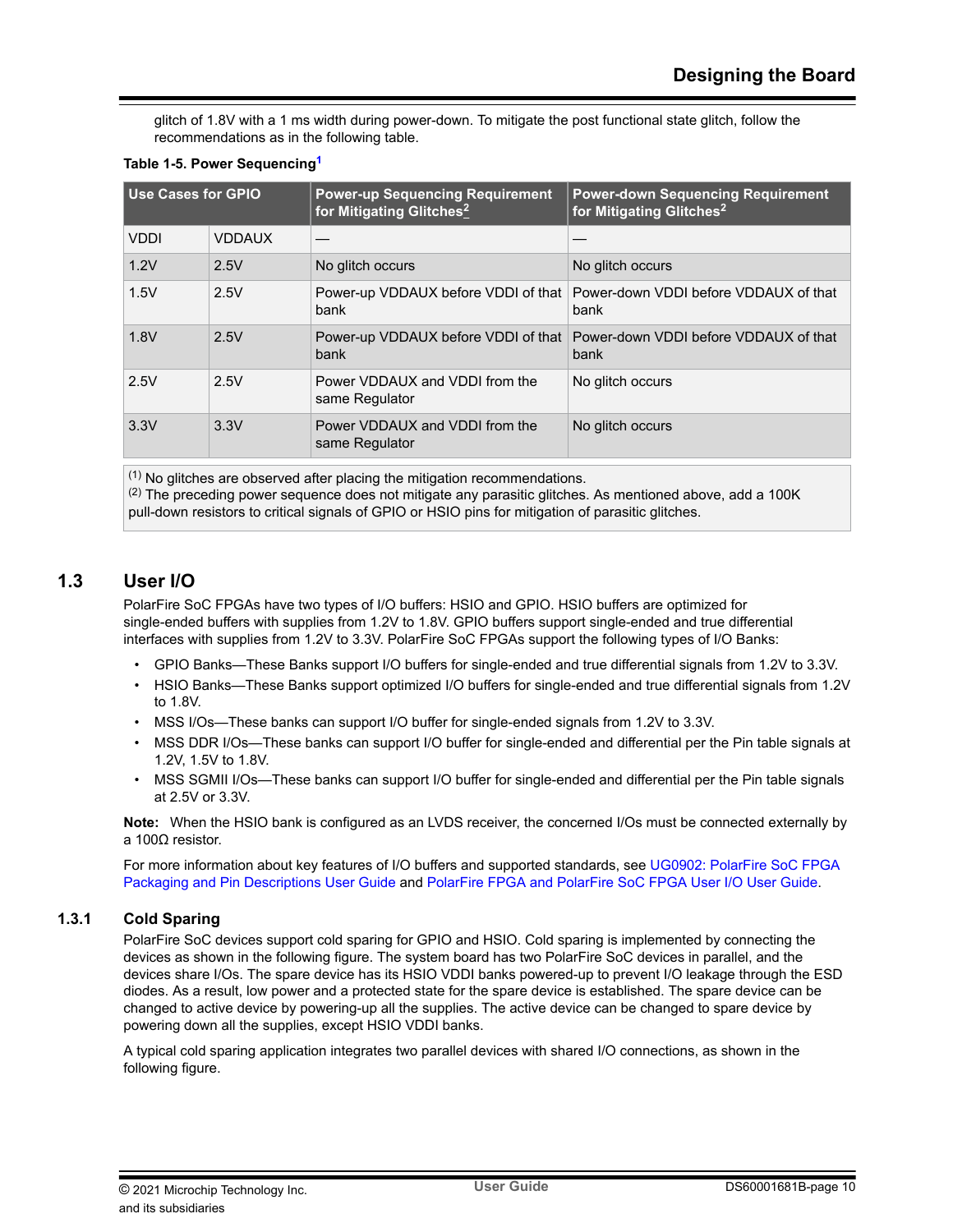

#### **Figure 1-4. Cold Sparing**

**Note:**  Transceiver and JTAG pins do not support the cold sparing feature.

### **1.3.2 Hot Socketing (GPIO Only)**

Hot socketing (also known as hot swapping or hot plug-in) prevents damage to the PolarFire SoC FPGA if, at any time, voltage is detected at I/O while the device is powered OFF. It also helps prevent disruptions that may occur in the rest of the system if the I/O of a device are connected without a valid power supply.

Only GPIOs support hot socketing. In hot socketing, GPIOs are in high-impedance (hi-Z) state.

The GPIO maintains the following high-impedance state until the power supplies are at a valid state.

- VDDAUx is greater than or equal to 1.6 V
- VDDIx is greater than or equal to 0.8 V
- VDD and VDD25 are both high and the PolarFire SoC FPGA controller has asserted the global I/O ring signal  $(IO$  EN)

#### **1.3.2.1 Over-Voltage Tolerance for GPIO**

If GPIO is configured with the following settings, GPIO supports over-voltage tolerance, ensuring that the I/O signal at the pad is at a higher potential than the VDDIx power supply.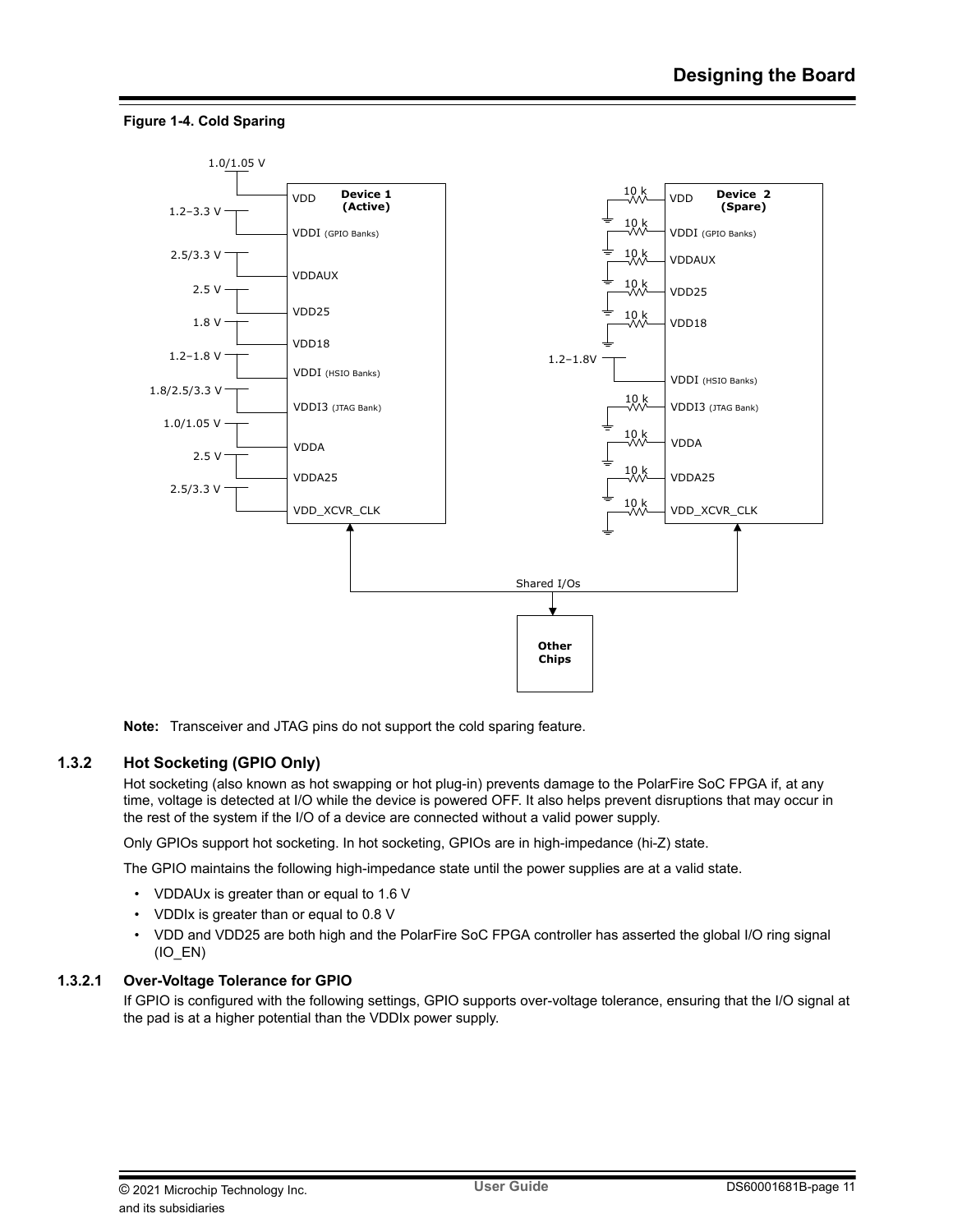#### <span id="page-11-0"></span>**Table 1-6. Over-Voltage Tolerance**

| Standard    | <b>OE</b> | <b>Clamp Diode</b> | <b>VREF (Input)</b> | <b>Weak Pull-Up/</b><br><b>Pull-Down</b> | <b>Termination</b> | Hot-plug        |
|-------------|-----------|--------------------|---------------------|------------------------------------------|--------------------|-----------------|
| <b>PCI</b>  | X         | ON                 | ON                  | ON                                       | ON                 | <b>Disabled</b> |
| <b>GPIO</b> |           | ON                 | ON                  | ON                                       | ON                 | <b>Disabled</b> |
|             | 0         | <b>OFF</b>         | <b>OFF</b>          | <b>OFF</b>                               | <b>OFF</b>         | Enabled         |

For recommended operating conditions about over-voltage tolerance, see [PolarFire SoC FPGA Advance Datasheet.](http://www.microsemi.com/index.php?option=com_docman&task=doc_download&gid=1244583)

## **1.4 MSS I/Os**

PolarFire SoC FPGAs support the following type of MSS I/O buffers.

- 1.4.1 MSS DDR I/Os
- 1.4.2 MSS SGMII I/Os
- [1.4.3 MSS-Specific I/O](#page-12-0)

### **1.4.1 MSS DDR I/Os**

The MSS DDR I/Os are a dedicated set of pins for x32 width DDR interface with ECC support. The dedicated set of pins are as follows:

- MSS DDR DQ[0:35]
- MSS\_DDR\_DQSP[0:4], MSS\_DDR\_DQSN[0:4]
- MSS\_DDR\_DM[0:4]
- MSS DDR A[0:16]
- MSS\_DDR\_CK\_0, MSS\_DDR\_CK\_N0
- MSS\_DDR\_CK\_1, MSS\_DDR\_CK\_N1
- MSS\_DDR\_RAM\_RST\_N
- MSS\_DDR\_VREF\_IN
- MSS\_DDR\_BA0, MSS\_DDR\_BA1
- MSS\_DDR\_BG0, MSS\_DDR\_BG1
- MSS\_DDR\_CS0, MSS\_DDR\_CS1
- MSS\_DDR\_CKE0, MSS\_DDR\_CKE1
- MSS DDR ODT0, MSS DDR ODT1
- MSS\_DDR\_ACT\_N
- MSS\_DDR\_WE\_N
- MSS\_DDR\_ALERT\_N
- MSS\_DDR\_PARITY

The interface supports the following types of DDR memories:

- DDR4 Single and Dual Rank
- DDR3 Single and Dual Rank
- LPDDR4
- LPDDR3

For more details about pin mapping and DDR user models, see [PolarFire SoC Packaging Pin Assignment Table](http://www.microsemi.com/index.php?option=com_docman&task=doc_download&gid=1244585) (PPAT) and [PolarFire FPGA and PolarFire SoC FPGA Memory Controller User Guide](http://www.microsemi.com/index.php?option=com_docman&task=doc_download&gid=1245819).

#### **1.4.2 MSS SGMII I/Os**

The MSS SGMII I/Os are a dedicated set of pins. Two sets of pins are for transceiver and one set for sourcing the reference clock. The MSS SGMII pins are listed as follows: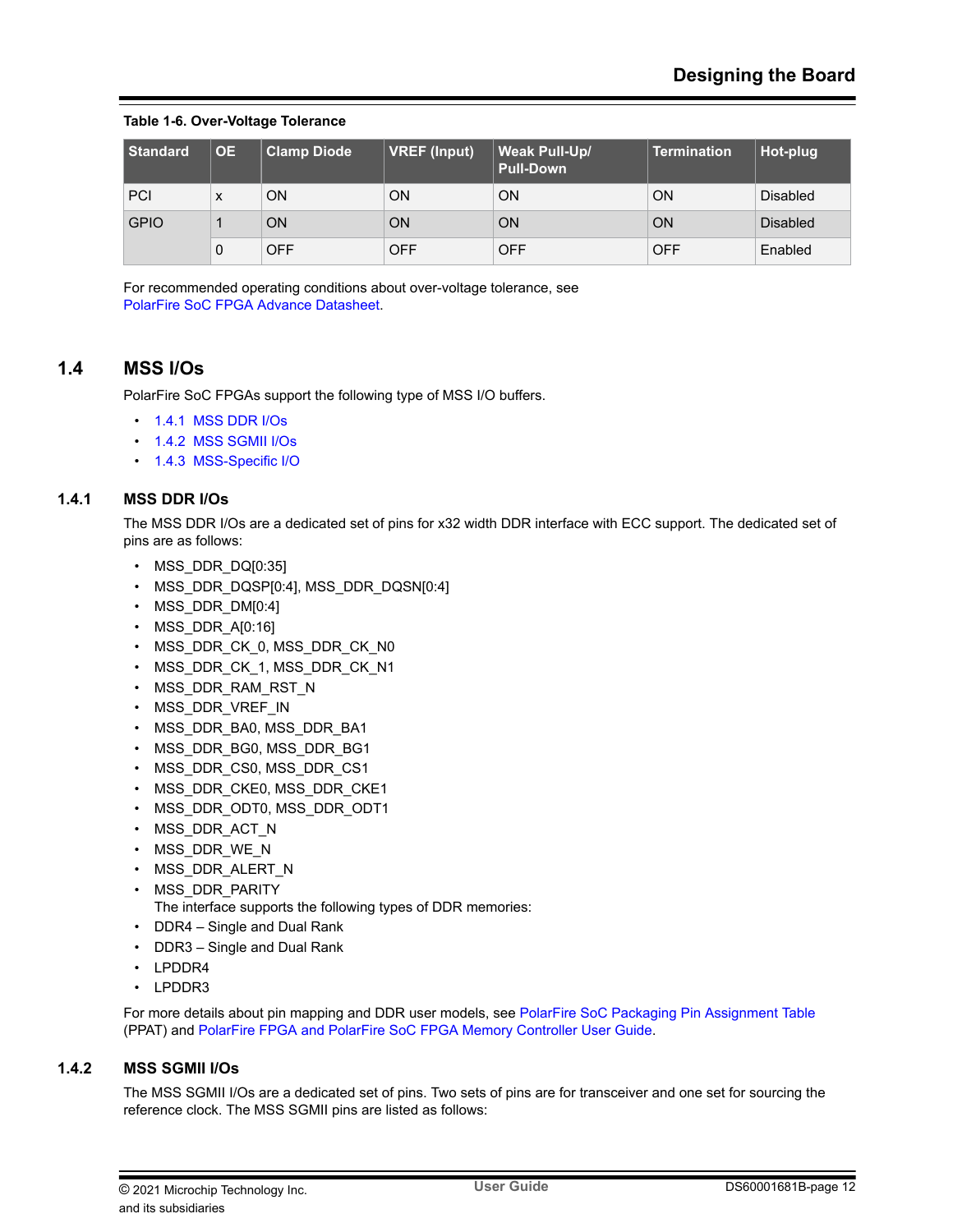- <span id="page-12-0"></span>• MSS\_SGMII\_TXP0, MSS\_SGMII\_TXN0
- MSS\_SGMII\_RXP0, MSS\_SGMII\_RXN0
- MSS\_SGMII\_TXP1, MSS\_SGMII\_TXN1
- MSS\_SGMII\_RXP1, MSS\_SGMII\_RXN1
- MSS\_REFCLK\_IN\_P, MSS\_REFCLK\_IN\_N

## **1.4.3 MSS-Specific I/O**

There are 38 MSS I/Os that can be configured using Libero<sup>®</sup> SoC to interface with various peripherals (see Figure 1-5,). For the MSS I/Os pinout information, see [PolarFire SoC Packaging Pin Assignment Table.](http://www.microsemi.com/index.php?option=com_docman&task=doc_download&gid=1244585) The PPAT lists the MSS I/Os and the peripherals they support. MSS I/Os are configured using Libero SoC > PFSOC\_MSS SgCore IP Configurator.

### **Figure 1-5. Peripherals**

|                              |                     | <b>BANK IO MUX Package Pin</b> | ALC               | <b>USB</b> | SD              | <b>MAC</b>     | <b>QSPI</b>           | <b>SPI</b>               | <b>MMUART</b>                  | 12C              | CAN                                               | <b>GPIO</b>           |
|------------------------------|---------------------|--------------------------------|-------------------|------------|-----------------|----------------|-----------------------|--------------------------|--------------------------------|------------------|---------------------------------------------------|-----------------------|
|                              | $\ddot{\mathbf{0}}$ | AAS                            | <b>EMMC CLK</b>   |            | SD CLK          |                | QSPI_CLK              | SPI 0 CLK                |                                |                  |                                                   | GP10 0 0              |
|                              | 1                   | <b>AA9</b>                     | EMMC_CMD          |            | SD CMD          |                |                       |                          | MMUART 3 RXD                   | I2C_0_SCL        |                                                   | GMO_0_1               |
|                              | 2                   | AA7                            | EMMC DATA0        |            | SD DATA0        |                |                       |                          | MMUART 3 TXD                   | 12C 0 SDA        |                                                   | 0900.0.2              |
|                              | $\mathbf{3}$        | Yó                             | EMMC DATA1        |            | <b>SD_DATA1</b> |                |                       |                          | MMUART 4 RMD                   |                  | CAN O TXBUS                                       | GP10_0_3              |
|                              | $\overline{4}$      | AA10                           | EMMC_DATA2        |            | <b>SD_DATA2</b> |                |                       |                          | MMUART_4_TXD                   |                  | CAN_0_RXBUS                                       | GP10_0_4              |
| в                            | s.                  | AAI3                           | EMMC_DATA3        |            | SD_DATA3        |                |                       |                          | MMUART 0 RXD (A)               |                  | CAN 0 TX EBL N                                    | GPIO_0_S              |
| $\mathbf{A}$<br>$\mathbf{x}$ | ä                   | Y10                            | <b>EMMC STRE</b>  |            | SD CD           |                |                       |                          | MONUART & TXD (A)              |                  |                                                   | GPIO 0.6              |
| к                            | $\overline{\tau}$   | Y7                             | EMMC_RSTN         |            | SD WP           | MAC_1_MDC      |                       |                          | MMUART 2 RXD                   | IDC_1_SCL        |                                                   | GP10_0_7              |
| $\overline{4}$               | s                   | ¥14                            | EMMC_DATA4        |            | SD POW          | MAC 1 MDIO     | QSPI_5S0              |                          | MMUART 2 TXD                   | IDC 1 SDA        |                                                   | GP10_0_8              |
|                              | ۰                   | Y13                            | <b>EMMC DATAS</b> |            | SD VOLT SEL     | MAC 0 MDC      | QSPI DATA0            |                          | MMUART 0 RND (B)               |                  |                                                   | GPIO 0 9              |
|                              | 10                  | Y3                             | EMMC_DATA6        |            | SD_VOLT_EN      | MAC 0 MDIO     | QSPL DATA1            |                          | MMUART 0 TXD (B)               |                  |                                                   | GP10_0_10             |
|                              | $\mathbf{u}$        | V11                            | EMMC DATA?        |            | SD_VOLT_CMD_DIR |                | QSPI_DATA2            | SPI 0 DO                 | MMUART 1 RND                   |                  | CAN I TXBUS                                       | GP10_0_11             |
|                              | 12                  | AAI2                           |                   |            | SD VOLT DIR 0   |                | QSPI DATA3            | SPI 0 DI                 | MMUART 1 TXD                   |                  | CAN I RXBUS                                       | 0900 0 12             |
|                              | 13                  | Y12                            |                   |            | SD_VOLT_DIR_1_3 |                |                       | SPI 0 SS0                |                                |                  | CAN_1_TX_BBL_N                                    | GP10_0_13             |
|                              | 14                  | W6                             |                   | USB CLK    |                 |                |                       | QSPI_CLK(A) SPI_1_CLK(A) |                                |                  |                                                   | GP10_1_0              |
|                              | 15                  | V6                             |                   | USB DIR    |                 | MAC_I_MDC(A)   |                       | SPI 1 DO (A)             | MMUART 4 RND                   |                  |                                                   | 0910 1 1              |
|                              | 16                  | ws                             |                   | USB_NXT    |                 | MAC_1_MDIO (A) |                       | SPI_1_DI (A)             | MMUART 4 TXD                   |                  |                                                   | GPIO_1_2              |
|                              | 17                  | VS.                            |                   | USB STP    |                 |                |                       | SPI 1 SS0 (A)            | MMUART 0 R3D (A)               |                  |                                                   | GP50_1_3              |
|                              | 18                  | V4                             |                   | USB DATA0  |                 |                |                       |                          | MMUART 0 TXD (A)               |                  |                                                   | GP10 1 4              |
|                              | 19                  | US                             |                   | USB DATA1  |                 |                |                       |                          | MMUART I RXD                   |                  |                                                   | GP10_1_5              |
|                              | 20                  | W9                             |                   | USB_DATA2  |                 |                |                       |                          | MMUART_1_TXD                   | I2C_0_SCL (A)    |                                                   | GP10_1_6              |
|                              | 21                  | U7                             |                   | USB_DATA3  |                 |                |                       |                          | MMUART 2 RXD                   |                  | IDC_0_SDA(A) CAN_0_TX_EBL_N(A)                    | GP10 1 7              |
|                              | 22                  | U6                             |                   | USB DATA4  |                 |                |                       |                          | MMUART 2 TND                   |                  | CAN 0_TXBUS(A)                                    | OPIO I S              |
|                              | 23                  | V7                             |                   | USB_DATA5  |                 |                |                       | SPI 0 SS0                | MMUART 3 RND                   |                  | CAN 0 RXBUS (A)                                   | GP10_1_9              |
| в                            | 24                  | V9                             |                   | USB DATAS  |                 | MAC 0 MDC (A)  |                       | SPI 0 DI                 | MMUART 3 TXD                   | $DC_1$ SCL $(A)$ |                                                   | GP10 1 10             |
| $\mathbf{A}$<br>N            | 25                  | U\$                            |                   | USB DATA?  |                 | MAC 0 MDIO (A) |                       | SPI 0 DO                 |                                | IDC I SDA(A)     |                                                   | OPIO 1_11             |
| ĸ                            | 26                  | VI4                            |                   |            | SD_LED (A)      |                |                       |                          |                                | IDC_1_SCL (B)    |                                                   | GPIO <sub>11</sub> 12 |
| $\mathbf{z}$                 | 27                  | V13                            |                   |            | SD_VOLT_0(A)    |                |                       |                          |                                |                  | IDC_1_SDA(B) CAN_1_TX_EBL_N(A)                    | GP10_1_13             |
|                              | 28                  | <b>W10</b>                     |                   |            | SD_VOLT_I(A)    | MAC 1 MDC (B)  |                       |                          | MMUART 0 RJD (B)               |                  | CAN I TXBUS (A)                                   | 0910_1_14             |
|                              | 29                  | wii                            |                   |            | SD_VOLT_2(A)    | MAC 1 MDIO (B) |                       |                          | MMUART 0 TXD (B)               |                  | CAN_1_RXBUS(A)                                    | GP10 1 15             |
|                              | 30                  | <b>W14</b>                     |                   |            |                 |                |                       | QSPI_CLK(B) SPI_1_CLK(B) |                                |                  |                                                   | GP10_1_16             |
|                              | 31                  | W13                            |                   |            |                 |                | QSPI SSO              | SP( 1 SSO (B)            |                                |                  | CAN_0_TXBUS(B)                                    | GPIO 1 17             |
|                              | 32                  | UII                            |                   |            | SD-CLE          |                | <b>QSPI DATAO</b>     | SPI I DO (B)             |                                |                  | CAN & RXBUS (B)                                   | GPTO 1 11             |
|                              | 33                  | U12                            |                   |            | SD_LED(B)       |                | <b>QSPI DATA!</b>     | SPL 1_DI (B)             |                                |                  | CAN 0 TX EBL N(B)                                 | GP10_1_19             |
|                              | 34                  | v <sub>II</sub>                |                   |            | SD_VOLT_0(B)    |                | QSPI DATA2            |                          |                                |                  | CAN I TXBUS (B)                                   | GP10 1_20             |
|                              | 35                  | U10                            |                   |            | SD_VOLT_1(B)    | MAC 0 MDC (B)  | QSPI DATA3            |                          | MMUART 0 RXD (C) IDC 0 SCL (B) |                  | CAN 1 RXBUS (B)                                   | OPIO_1_21             |
|                              | 36                  | U14                            |                   |            | SD VOLT 2(B)    | MAC 0 MDIO (B) |                       |                          |                                |                  | MMUART 0 TXD (C) LIC 0 SDA (B) CAN 1 TX EBL N (B) | GP10_1_22             |
|                              | 37                  | V12                            |                   |            |                 |                | QSPI_CLK(C) SPI_0_CLK |                          |                                |                  |                                                   | GP10 1 23             |

## **1.5 Clocks**

PolarFire SoC devices offer two on-chip RC oscillators (one 2 MHz and one 160 MHz) to generate free-running clocks. The clocks do not have any I/O pads and do not require external components to operate.

The following table lists the number of RC oscillators available in PolarFire SoC devices.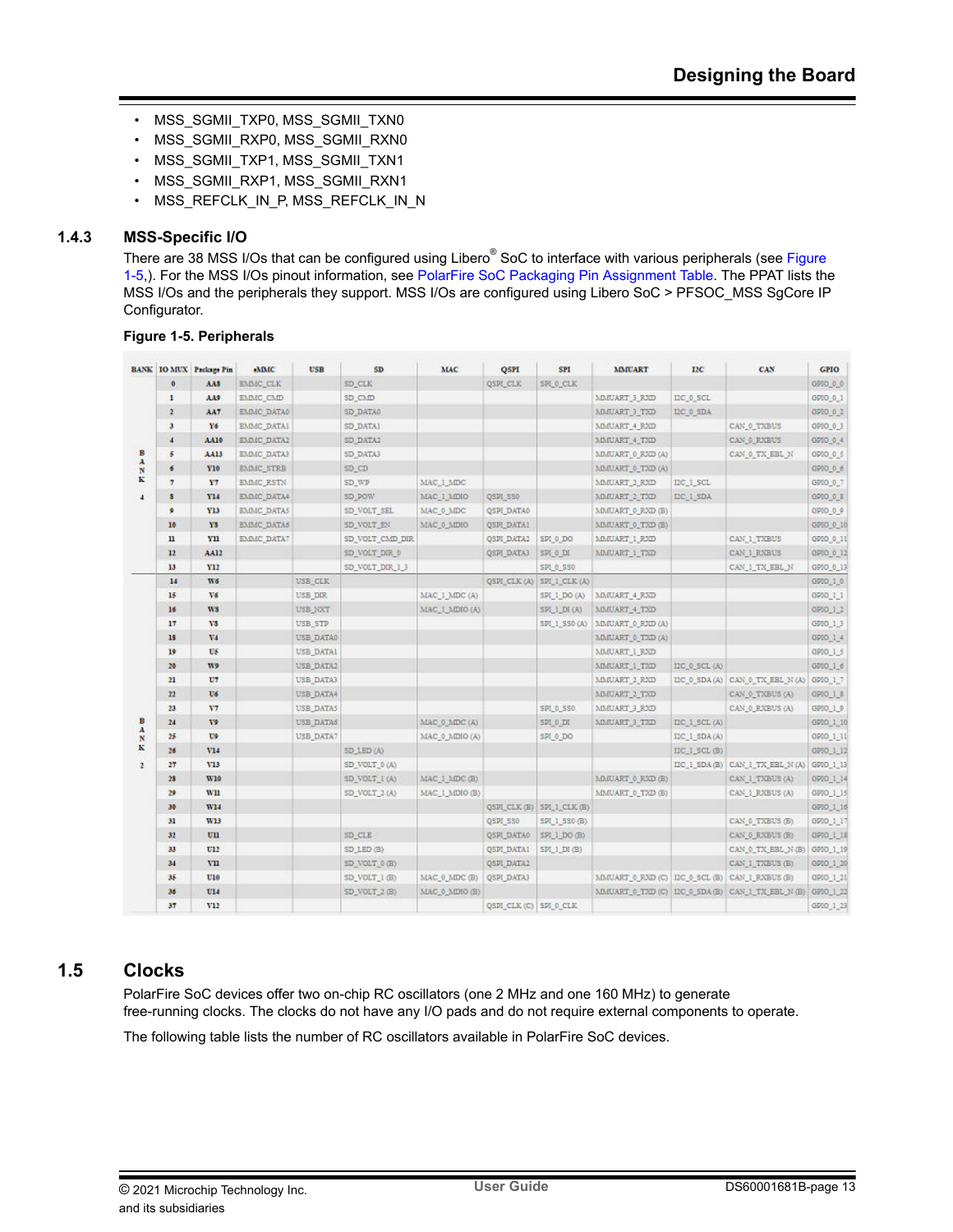#### <span id="page-13-0"></span>**Table 1-7. RC Oscillator Count**

| I Resource         | Supported Range (MHz) | MPFS250 |
|--------------------|-----------------------|---------|
| On-chip oscillator |                       |         |
|                    | 160                   |         |

For more information about clocking in PolarFire SoC devices, see [PolarFire FPGA and PolarFire SoC FPGA](http://www.microsemi.com/index.php?option=com_docman&task=doc_download&gid=1245810) [Clocking Resources User Guide](http://www.microsemi.com/index.php?option=com_docman&task=doc_download&gid=1245810).

## **1.6 Reset**

For designing a robust system, users may use the dedicated DEVRST N pin or a general purpose reset signal using any GPIO/HSIO as a global system level reset.

For the following cases, the users must use the DEVRST\_N as a warm reset for the device:

- A user design modifies auto-initialized fabric RAMs or PCIe configuration during operation.
- A user design is using PCIe, transceivers or user crypto. For all other use cases, it is recommended to use a general purpose reset signal using any GPIO/HSIO IO because they take much shorter time for design to come out of reset.

If the dedicated DEVRST\_N is not used for warm resets, the DEVRST\_N pin must be configured using one of the following methods:

- Drive the signal with a POR chip or an external device and keep the DEVRST\_N asserted till the system/clocks are stable and the chip is properly powered up.
- Connect DEVRST N to VDDI3 through a 1 kΩ resistor per pin without sharing with any other pins.
	- In this case, the user needs to ensure that all clocks are stable going to the device before the user design is released from power-on reset. The details of the minimum time taken for the fabric design to be activated after power-on is specified in the Power-Up To Functional section of [PolarFire SoC FPGA](http://www.microsemi.com/index.php?option=com_docman&task=doc_download&gid=1244583) [Advance Datasheet.](http://www.microsemi.com/index.php?option=com_docman&task=doc_download&gid=1244583)

## **1.7 DDR**

PolarFire SoC devices support DDR3, LPDDR4, LPDDR3, and DDR4. For more information about the DDR support in PolarFire SoC devices, see [PolarFire SoC FPGA Advance Datasheet.](http://www.microsemi.com/index.php?option=com_docman&task=doc_download&gid=1244583)

The reliability of the DDR interface depends on the quality of the layout. For detailed information on board layout and routing, see [PolarFire FPGA and PolarFire SoC FPGA Memory Controller User Guide](http://www.microsemi.com/index.php?option=com_docman&task=doc_download&gid=1245819).

## **1.8 Device Programming**

The PolarFire SoC device can be programmed using one of the two dedicated interfaces: JTAG or SPI. These two interfaces support the following programming modes:

- JTAG programming
- SPI master mode programming
- SPI slave mode programming

The PolarFire SoC FPGA supports programming modes through an internal system controller using SPI master mode or an external master using JTAG or SPI interfaces. For detailed information on hardware connections for each programming mode, see [PolarFire FPGA and PolarFire SoC FPGA Programming User Guide](http://www.microsemi.com/index.php?option=com_docman&task=doc_download&gid=1245813).

#### **1.8.1 JTAG Programming**

The JTAG interface is used for the device programming and testing, or for debugging the firmware. When the device reset (DEVRST\_N) is asserted, JTAG I/Os are not accessible. JTAG I/Os are powered by Bank 3 VDDI.

The following figure shows the board-level connectivity for JTAG programming mode in PolarFire SoC devices.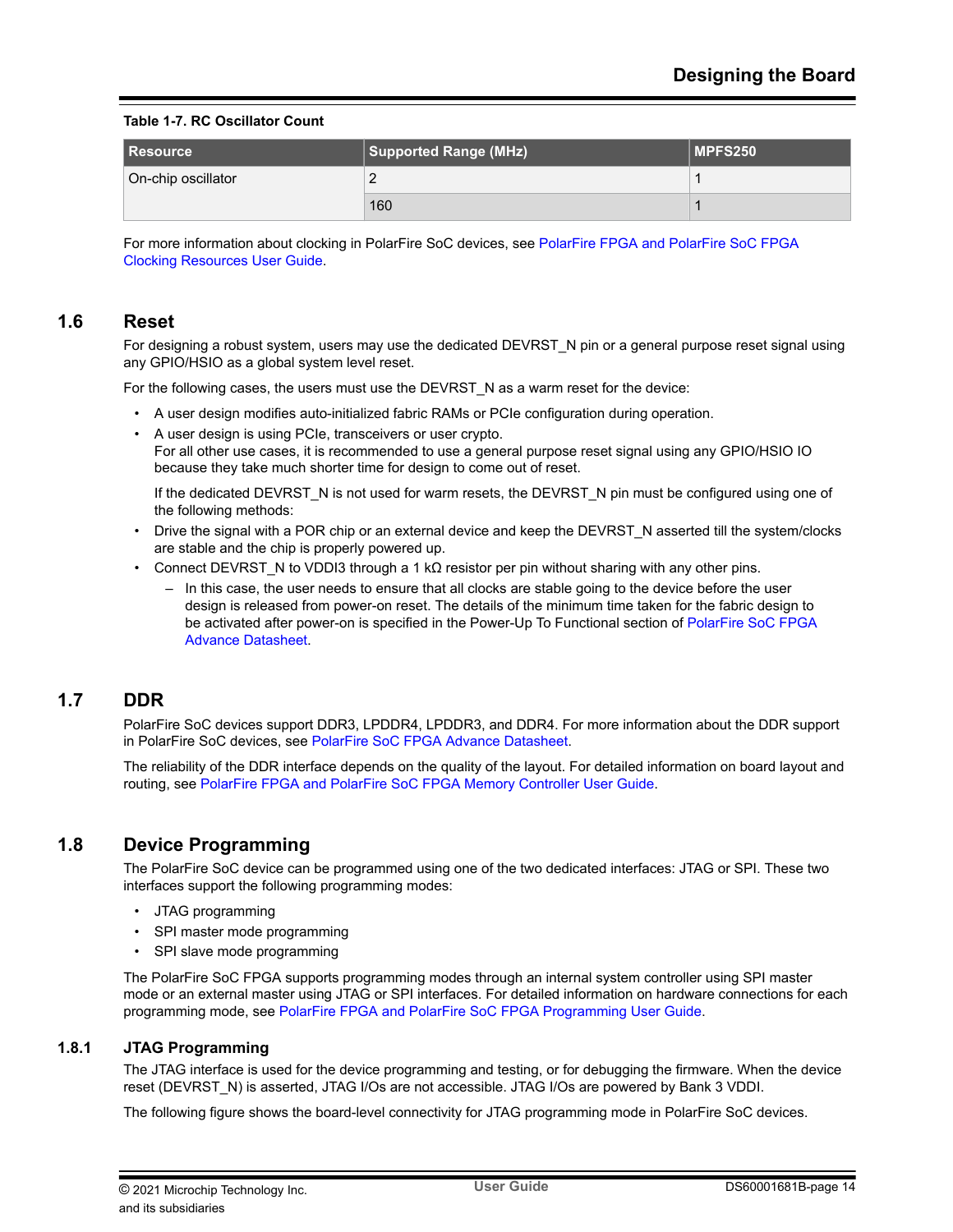### **Figure 1-6. JTAG Programming**



The following table lists the JTAG pin names and descriptions.

### **Table 1-8. JTAG Pins**

| <b>Pin Names</b> | <b>Direction</b> | <b>Unused Condition</b>                                       | <b>Description</b>                                               |
|------------------|------------------|---------------------------------------------------------------|------------------------------------------------------------------|
| <b>TMS</b>       | Input            | <b>DNC</b>                                                    | JTAG test mode select.                                           |
| <b>TRSTB</b>     | Input            | Must be connected to VDDI3<br>through a 1 k $\Omega$ resistor | JTAG test reset.<br>Must be held low during<br>device operation. |
| <b>TDI</b>       | Input            | <b>DNC</b>                                                    | JTAG test data in.                                               |
| <b>TCK</b>       | Input            | Must be connected to VSS through<br>a 10 k $\Omega$ resistor  | JTAG test clock.                                                 |
| <b>TDO</b>       | Output           | <b>DNC</b>                                                    | JTAG test data out.                                              |

## **1.8.2 SPI Master Mode Programming**

The embedded system controller contains a dedicated SPI block for programming, which can operate in master or slave mode. In master mode, the PolarFire SoC device interfaces are used to download programming data through the external SPI flash. In slave mode, the SPI block communicates with a remote device that initiates download of programming data to the device.

The following figure shows the board-level connectivity for SPI master mode programming in PolarFire SoC devices.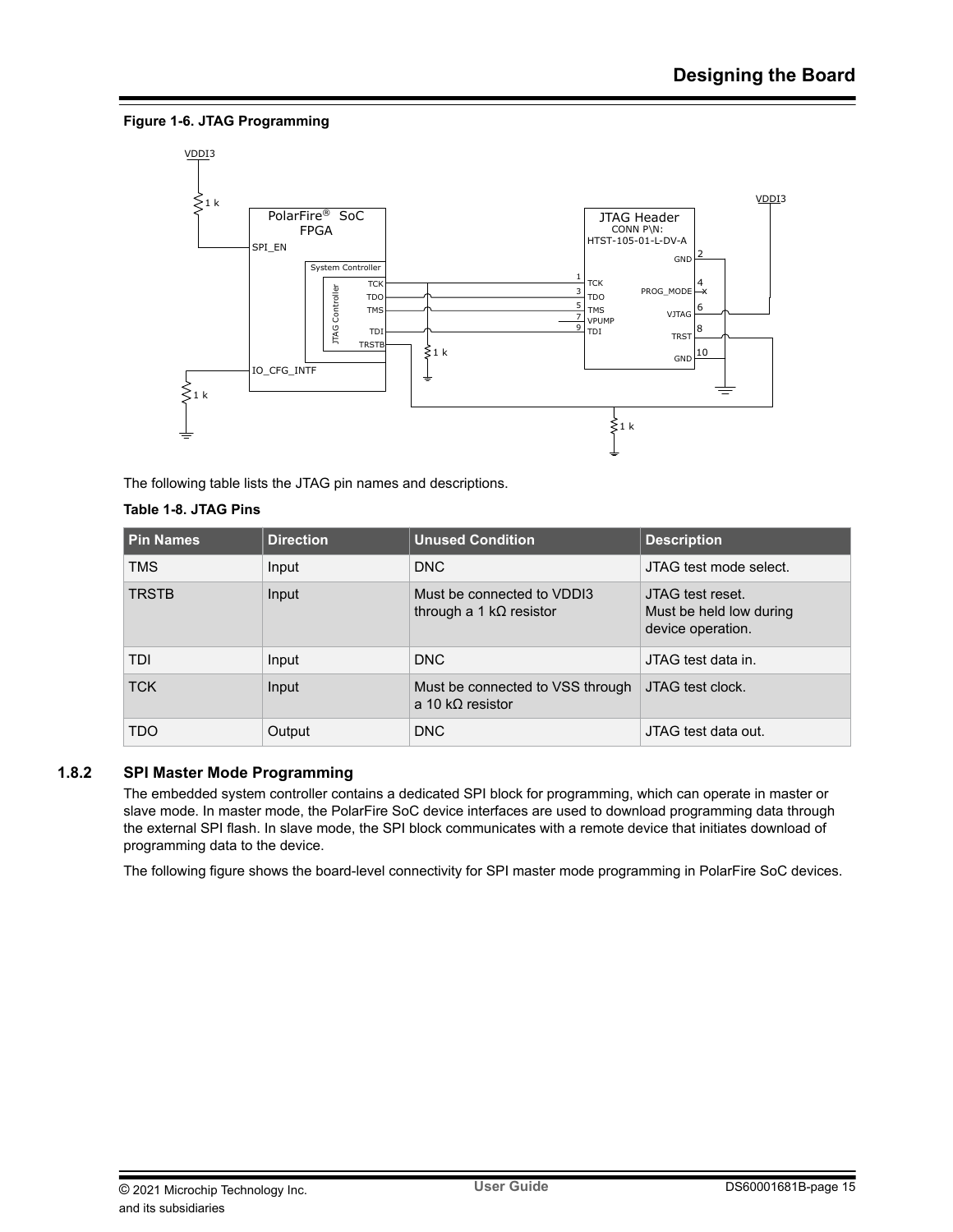#### **Figure 1-7. SPI Master Mode Programming**



The following table lists the SPI master mode programming pins.

| <b>SPI Pin Name</b> | <b>Direction</b>     | <b>Unused Condition</b>                                      | <b>Description</b>                                                                                                                                                                                                               |
|---------------------|----------------------|--------------------------------------------------------------|----------------------------------------------------------------------------------------------------------------------------------------------------------------------------------------------------------------------------------|
| <b>SCK</b>          | Bidirectional        | Connect to VSS<br>through a<br>10 k $\Omega$ resistor        | SPI clock. <sup>1</sup>                                                                                                                                                                                                          |
| <b>SS</b>           | <b>Bidirectional</b> | <b>Connect to VSS</b><br>through a<br>10 k $\Omega$ resistor | SPI slave select. <sup>1</sup>                                                                                                                                                                                                   |
| <b>SDI</b>          | Input                | Connect to VDDI3<br>through a<br>10 k $\Omega$ resistor      | SDI input. <sup>1</sup>                                                                                                                                                                                                          |
| <b>SDO</b>          | Output               | <b>DNC</b>                                                   | SDO output. <sup>1</sup>                                                                                                                                                                                                         |
| SPI EN              | Input                | Connect to VSS<br>through a 10 k $\Omega$<br>resistor        | SPI enable.<br>0: SPI output tri-stated<br>1: Enabled<br>Pulled up or down through a resistor or driven<br>dynamically from an external source to enable or tri-state<br>the SPI I/O.                                            |
| IO CFG INTF         | Input                | Connect to VSS<br>through a 10 k $\Omega$<br>resistor        | SPI I/O configuration.<br>0: SPI slave interface<br>1: SPI master interface<br>Pulled up or down through a resistor or driven<br>dynamically from an external source to indicate whether<br>the shared SPI is a master or slave. |

|  |  |  | Table 1-9. SPI Master Mode Programming Pins |  |
|--|--|--|---------------------------------------------|--|
|--|--|--|---------------------------------------------|--|

(1) The SCK, SS, SDI, and SDO pins are shared between the system controller and the FPGA fabric. When the system controller's SPI is enabled and configured as a master, the system controller hands over the control of the SPI to the fabric (after device power-up).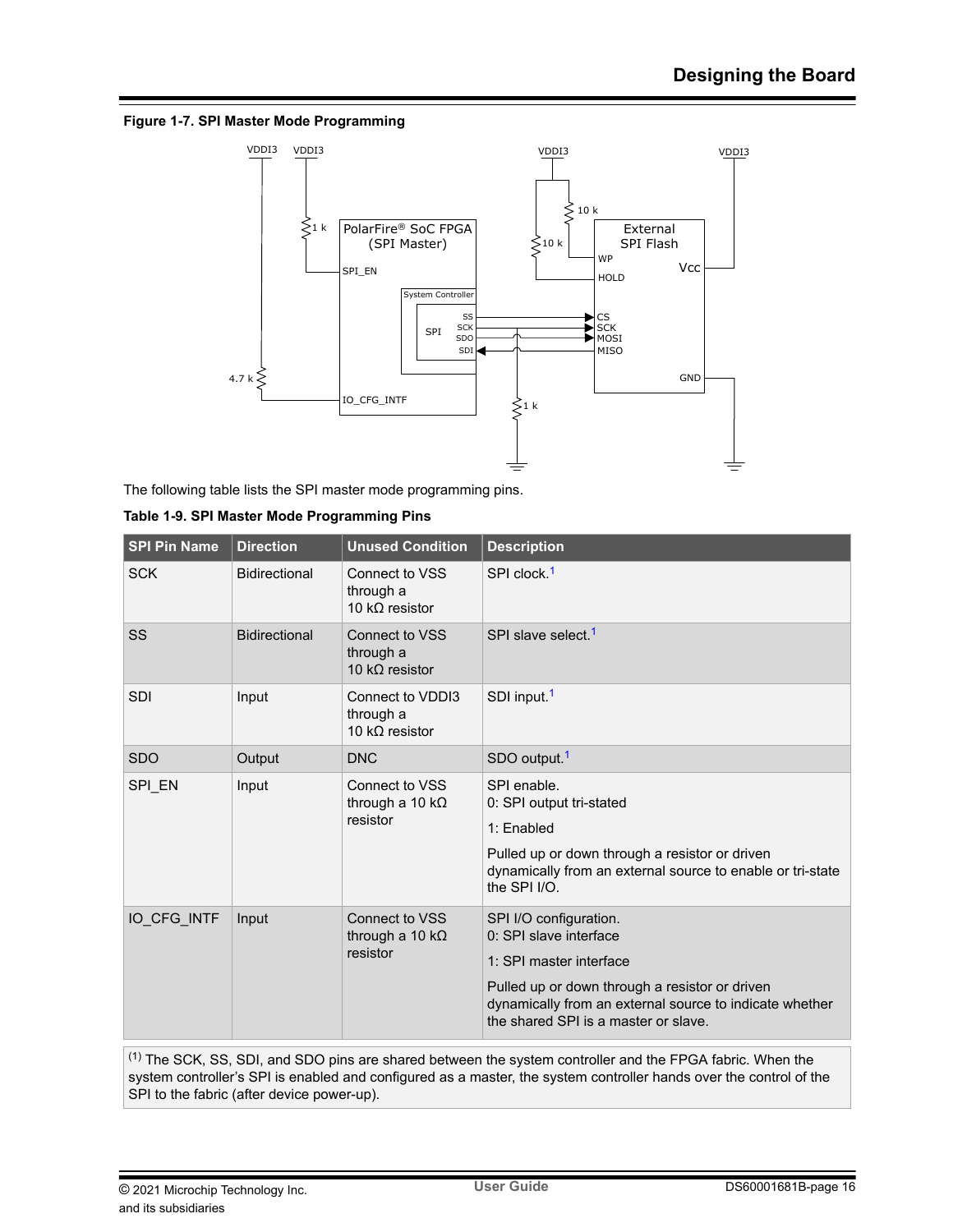## <span id="page-16-0"></span>**1.8.3 SPI Slave Mode Programming**

The following figure shows the board-level connectivity for SPI slave mode programming in PolarFire SoC devices.

### **Figure 1-8. SPI Slave Mode Programming**



## **1.9 Special Pins**

For information about special pins, see [UG0902: PolarFire SoC FPGA Packaging and Pin Descriptions User Guide.](http://www.microsemi.com/index.php?option=com_docman&task=doc_download&gid=1244577)

## **1.10 Transceiver**

Transceiver blocks are located on the east corner of the PolarFire SoC device. PolarFire SoC devices support PCIe interface, which supports only Transceiver quad 0.

For more information about implementing PCIe interfaces, see [PolarFire FPGA and PolarFire SoC FPGA PCI](http://www.microsemi.com/index.php?option=com_docman&task=doc_download&gid=1245812) [Express User Guide.](http://www.microsemi.com/index.php?option=com_docman&task=doc_download&gid=1245812) For more information about implementing other transceiver based interfaces and power supplies, see [PolarFire FPGA and PolarFire SoC FPGA Transceiver User Guide.](http://www.microsemi.com/index.php?option=com_docman&task=doc_download&gid=1245816)

The PolarFire SoC MPFS250T-FCG1152 device includes:

- Four Transceiver Quads (4 Lanes per Quad) XCVR\_[3:0].
- The embedded PCIe controller subsystem (PCIESS) is available only within Quad\_0 or XCVR\_0 Lane.

For more information about supported I/O standards, see [PolarFire FPGA and PolarFire SoC FPGA User I/O User](http://www.microsemi.com/index.php?option=com_docman&task=doc_download&gid=1245817) [Guide](http://www.microsemi.com/index.php?option=com_docman&task=doc_download&gid=1245817).

### **1.10.1 Reference Clock**

A transceiver reference clock is delivered to each transmit PLL for transmit functions and to each receiver lane for receive clock data recovery (CDR).

#### **1.10.1.1 Transceiver Reference Clock Requirements**

The following are requirements for the transceiver reference clock:

- When differential clock input is provided to the reference clock:
	- ODT must be enabled for transceiver reference clock pins.
	- Must be within the range of 20 MHz to 400 MHz.
- Must be within the tolerance range of I/O standards. The reference input buffer is provided and is expected to support these input standards directly without external components on the board. The reference I/O standards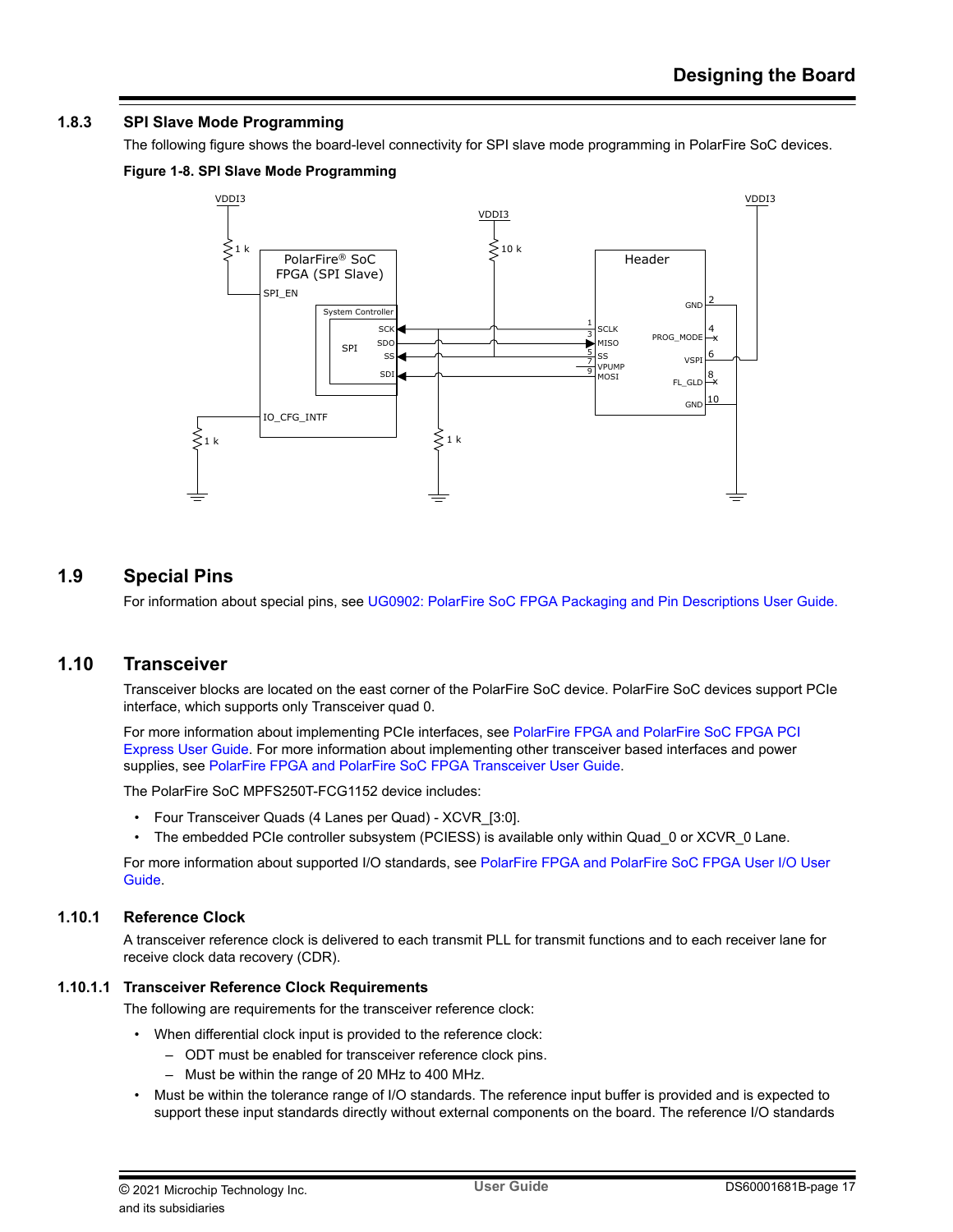<span id="page-17-0"></span>such as LVCMOS25, SSTL18, LVDS25, and HCSL25 are supported. For more information, see the "Reference Clock Input Buffer Standards" table in [PolarFire FPGA and PolarFire SoC FPGA Transceiver User Guide](http://www.microsemi.com/index.php?option=com_docman&task=doc_download&gid=1245816).

See the PCI Express Base specification Rev 2.1 for detailed PHY specifications. Also, see the PCIe Add-in Card Electro-Mechanical (CEM) specifications.

## **1.11 MIPI Hardware Design Guidelines**

The following sections discuss the guidelines for MIPI RX and TX interface with PolarFire SoC device.

### **1.11.1 MIPI RX**

The MIPI RX is supported only in GPIO Bank. The corresponding Bank voltage (VDDI), and VDDAUX voltage must be connected as shown in the following figure.

#### **Figure 1-9. MIPI RX Connection**



MIPI RX signal connections are as follows:

- Four data and clock must be within one DDR\_Lane.
- Connect the data signals to adjacent DDR\_Lanes, if more than four data signals are available.
- The MIPI RX clock must be connected to a CLKIN pin.

For more information about DDR\_Lane, see [PolarFire SoC Packaging Pin Assignment Table](http://www.microsemi.com/index.php?option=com_docman&task=doc_download&gid=1244585).

#### **1.11.2 MIPI TX**

The MIPI Low Power (LP) signals should be connected to a 1.2 V GPIO/HSIO Bank supply. High-speed signals should be connected to a 2.5 V GPIO Bank supply. Select the HS and LP pins in adjacent pins to minimize the LP stub. The HS data and clock signals should be in one DDR\_Lane. For more information about DDR\_Lane information, see [PolarFire SoC Packaging Pin Assignment Table.](http://www.microsemi.com/index.php?option=com_docman&task=doc_download&gid=1244585)

The MIPI TX standard can be implemented by using the resistor divider network for Low Power (LP) and High Speed (HS) signals, as shown in the following figure. The resistor values mentioned in the following provide a throughput upto of 1 Gpbs.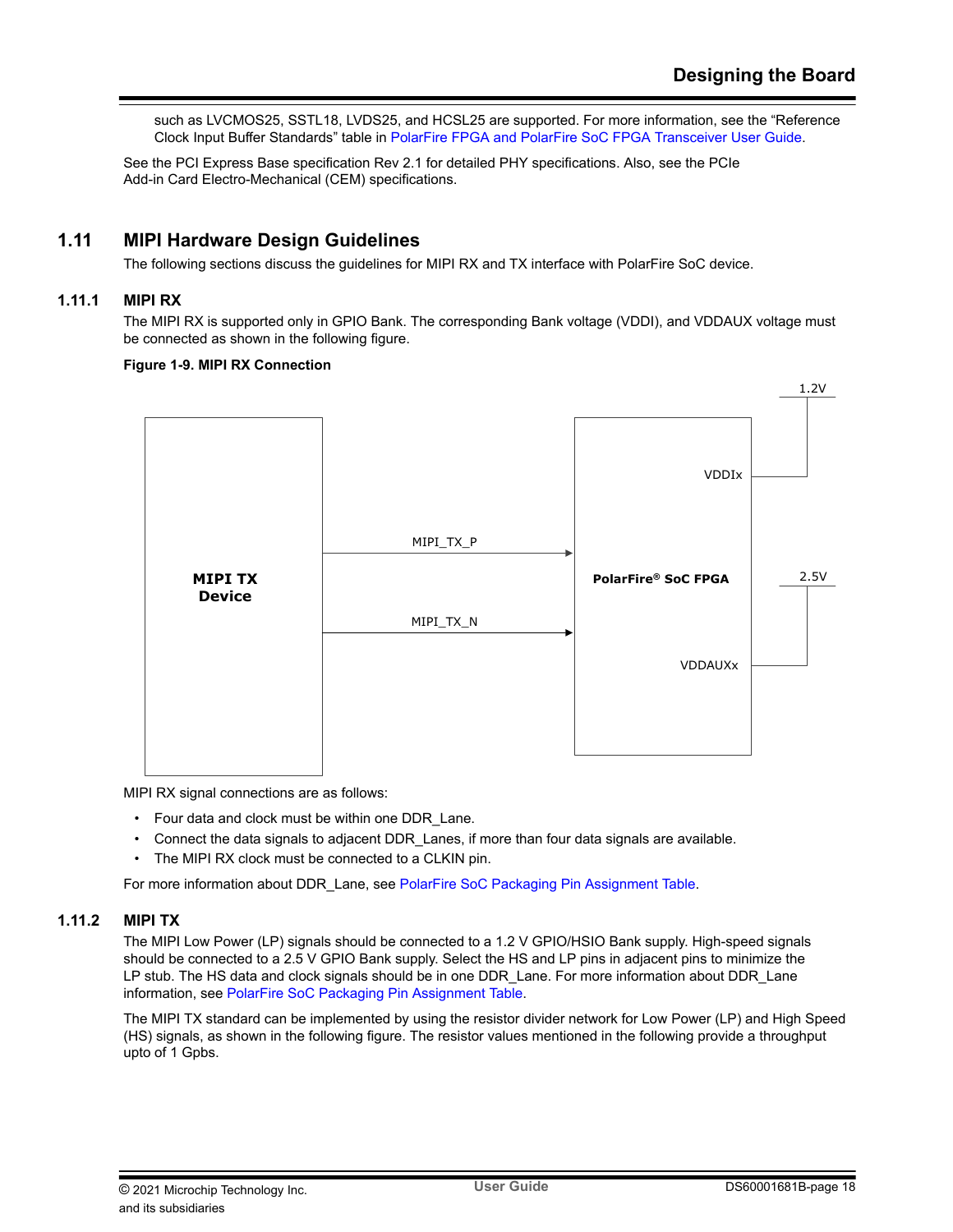#### <span id="page-18-0"></span>**Figure 1-10. MIPI TX Connections**



**Note:**  Run the PDC verification in the Libero SoC tool before moving to layout. To know about MIPI RX electrical characteristics, see [PolarFire SoC FPGA Advance Datasheet](http://www.microsemi.com/index.php?option=com_docman&task=doc_download&gid=1244583).

For information about the MIPI layout guidelines, see [3.1 MIPI.](#page-22-0)

## **1.12 AC and DC Coupling**

Each transmit channel of a PCIe lane must be AC-coupled to allow link detection. Capacitors used for AC coupling must be external to the device and large enough to avoid excessive low-frequency drops when the data signal contains a long string of consecutive identical bits. For non-PCIe applications, Microchip recommends that a PolarFire SoC device receives inputs that are AC-coupled to prevent common-mode mismatches between devices. Suitable values (for example, 0.1 μF) for AC-coupling capacitors must be used to maximize link signal quality and must conform to [PolarFire SoC FPGA Advance Datasheet](http://www.microsemi.com/index.php?option=com_docman&task=doc_download&gid=1244583) electrical specifications.

For lower data rates as per the datasheet, DC coupling is supported by PolarFire SoC Transceiver Tx and Rx interfaces through a configuration option. If a PolarFire SoC transmitter is used to drive a PolarFire SoC receiver in DC-coupled mode, select the lowest common mode settings for the transmitter.

## **1.13 Brownout Detection**

The PolarFire SoC FPGA functionality is guaranteed only if VDD is above the recommended level specified in the Datasheet. Brownout detection occurs when VDD drops below the minimum recommended operating voltage. When this occurs, the device operation may not be reliable. The design might continue to malfunction even after the supply is brought back to the recommended values because parts of the device might have lost functionality during brownout. The VDD supply is protected by an built-in brownout detection circuit.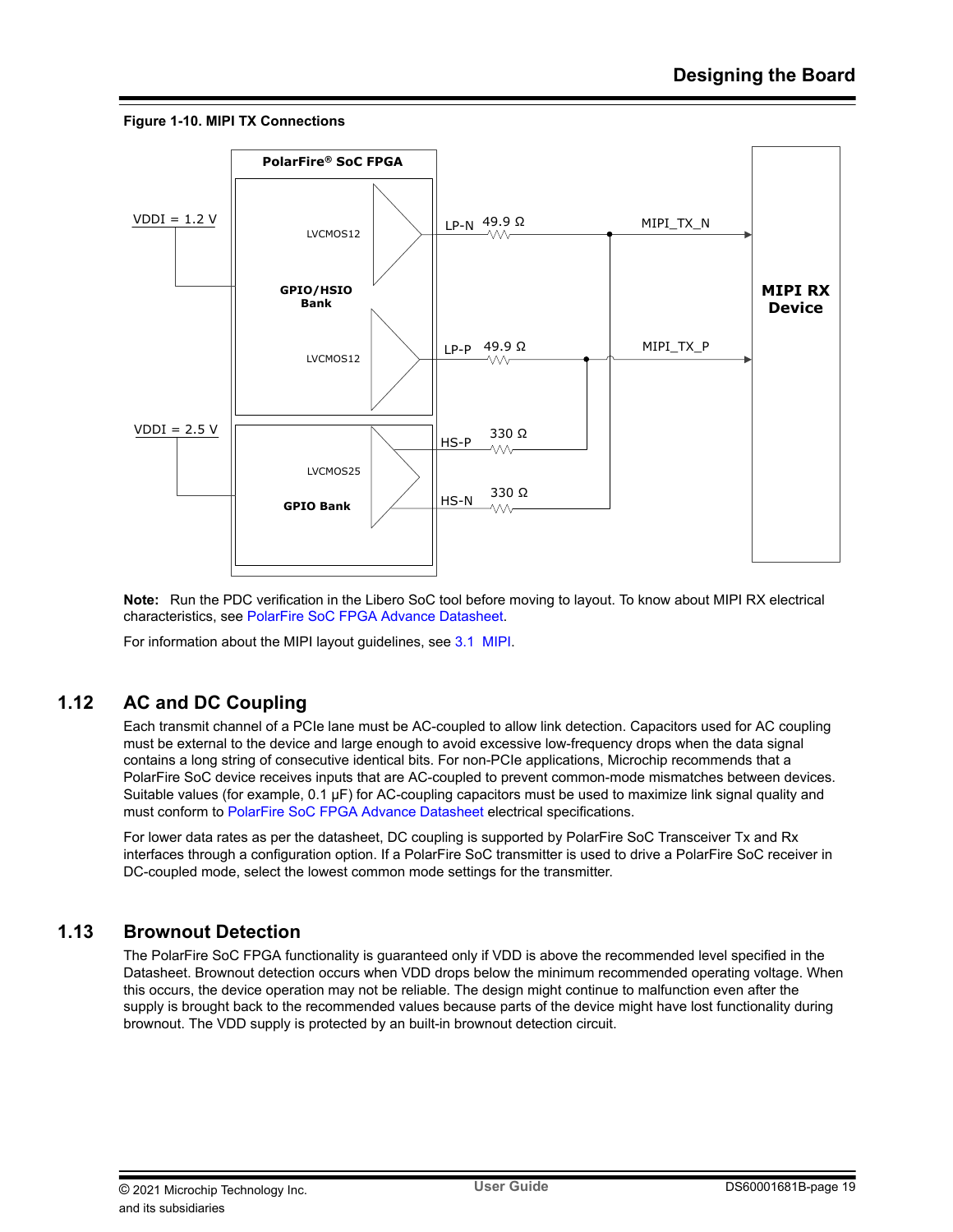## <span id="page-19-0"></span>**2. Board Design Checklist**

This chapter provides a set of hardware board design checks for designing hardware using Microchip PolarFire SoC FPGAs. The checklists provided in this chapter are a high-level summary checklist to assist the design engineers in the design process.

## **2.1 Prerequisites**

Ensure to go through the following before reading this chapter:

- [Introduction](#page-0-0)
- [Appendix: General Layout Design Practices](#page-22-0)

This checklist is intended as a guideline only. The PolarFire SoC family consists of SoC FPGAs ranging from densities of 100K to 400K Logic Elements (LEs).

## **2.2 Design Checklist**

The following table lists the various checks that design engineers must take care while designing a system.

#### **Table 2-1. Design Checklist**

| <b>Guideline</b>                                                                                                                                                                                        | Yes/No | <b>Remarks</b> |
|---------------------------------------------------------------------------------------------------------------------------------------------------------------------------------------------------------|--------|----------------|
| <b>Prerequisites</b>                                                                                                                                                                                    |        |                |
| - See PolarFire SoC FPGA Advance Datasheet.<br>- See PolarFire SoC FPGA Packaging and Pin Descriptions User Guide.                                                                                      |        |                |
| Refer to the board-level schematics of PolarFire SoC Evaluation Kit                                                                                                                                     |        |                |
| <b>Device Selection</b>                                                                                                                                                                                 |        |                |
| Check for available device variants for PolarFire SoC FPGA<br>- Select a device based on I/O pin count, transceivers, package, phase-locked loops<br>(PLLs), and speed grade                            |        |                |
| Check device errata in PolarFire SoC FPGA Errata (yet to be published)                                                                                                                                  |        |                |
| <b>Design Checklist</b>                                                                                                                                                                                 |        |                |
| <b>Power Analysis</b><br>Download the PolarFire SoC FPGA Power Estimator and check for the power budget.                                                                                                |        |                |
| For more information, see UG0897: PolarFire SoC FPGA Power Estimator User<br>Guide.                                                                                                                     |        |                |
| <b>Power Supply Checklist</b><br>See Power Supplies for used power rails. See Unused Power Supply and Figure 1-3<br>for unused rails.                                                                   |        |                |
| <b>Decoupling Capacitors</b><br>Follow f06a0512d91123c599abf9589d45000f356cec8f.xml. Perform PI Analysis for<br>any deviation from the recommended capacitors.                                          |        |                |
| <b>Clocks</b>                                                                                                                                                                                           |        |                |
| For more information about dynamic phase shift ports, see Table 6 of PolarFire FPGA<br>and PolarFire SoC FPGA Clocking Resources User Guide.<br>The XCVR reference clock ranges from 20 MHz to 400 MHz. |        |                |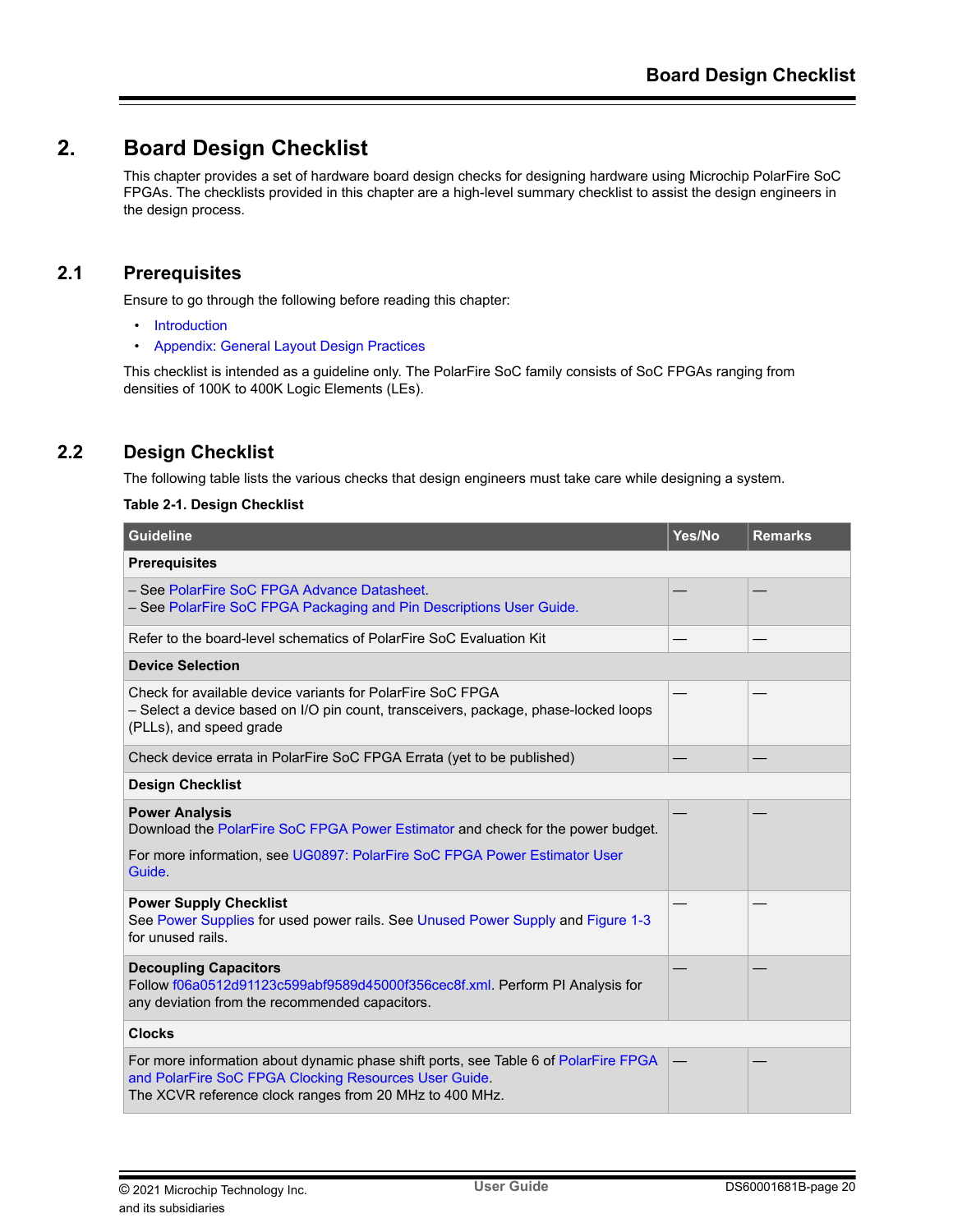| continued                                                                                                                                                                                                                                                                                                                                                                                     |        |                |
|-----------------------------------------------------------------------------------------------------------------------------------------------------------------------------------------------------------------------------------------------------------------------------------------------------------------------------------------------------------------------------------------------|--------|----------------|
| <b>Guideline</b>                                                                                                                                                                                                                                                                                                                                                                              | Yes/No | <b>Remarks</b> |
| The global clock network can be driven by any of the following:<br>- Preferred clock inputs (CLKIN_z_w)                                                                                                                                                                                                                                                                                       |        |                |
| - On-chip oscillators                                                                                                                                                                                                                                                                                                                                                                         |        |                |
| - CCC (PLL/DLL)                                                                                                                                                                                                                                                                                                                                                                               |        |                |
| - XCVR interface clocks                                                                                                                                                                                                                                                                                                                                                                       |        |                |
| High-Speed I/O Clocks                                                                                                                                                                                                                                                                                                                                                                         |        |                |
| High-speed I/O clock networks can be driven by I/O or CCCs. The<br>high-speed I/O clocks can feed reference clock inputs of adjacent CCCs through<br>hardwired connections.                                                                                                                                                                                                                   |        |                |
| <b>CCC</b>                                                                                                                                                                                                                                                                                                                                                                                    |        |                |
| The CCC can be configured to have a PLL or DLL clock output, driving a high-speed<br>I/O clock network.                                                                                                                                                                                                                                                                                       |        |                |
| Global buffer (GB) can be driven through the dedicated global I/O, CCC or fabric<br>(regular I/O) routing. The global network is composed of GBs to distribute low-skew<br>clock signals or high-fanout nets.<br>Dedicated global I/O drive the GBs directly and are the primary source for connecting<br>external clock inputs (to minimize the delay) to the internal global clock network. |        |                |
| For more information about global clock network, see PolarFire FPGA and PolarFire<br>SoC FPGA Clocking Resources User Guide.                                                                                                                                                                                                                                                                  |        |                |
| Reset                                                                                                                                                                                                                                                                                                                                                                                         |        |                |
| For more information about DEVRST_N and user reset, see 1.6 Reset.                                                                                                                                                                                                                                                                                                                            |        |                |
| <b>DDR Interface</b>                                                                                                                                                                                                                                                                                                                                                                          |        |                |
| For more information about DDR routing and topology, see PolarFire FPGA and<br>PolarFire SoC FPGA Memory Controller User Guide.                                                                                                                                                                                                                                                               |        |                |
| <b>Programming and Debugging Scheme</b><br>For programming and debugging information, see 1.8 Device Programming.                                                                                                                                                                                                                                                                             |        |                |
| <b>XCVR</b>                                                                                                                                                                                                                                                                                                                                                                                   |        |                |
| For more information about XCVR, see PolarFire FPGA and PolarFire SoC FPGA<br><b>Transceiver User Guide.</b>                                                                                                                                                                                                                                                                                  |        |                |
| For I/O gearing interfaces, place the clocks and data based on the defined<br>requirements by selecting the correct I/O. For more information about the placement<br>of User I/O, see PolarFire FPGA and PolarFire SoC FPGA User I/O User Guide.                                                                                                                                              |        |                |
| There is one IO_CFG_INTF pin available, which can be used as input.                                                                                                                                                                                                                                                                                                                           |        |                |
| See the bank location diagrams in the<br>UG0902: PolarFire SoC FPGA Packaging and Pin Descriptions User Guide to assess<br>the preliminary placement of major components on PCB.                                                                                                                                                                                                              |        |                |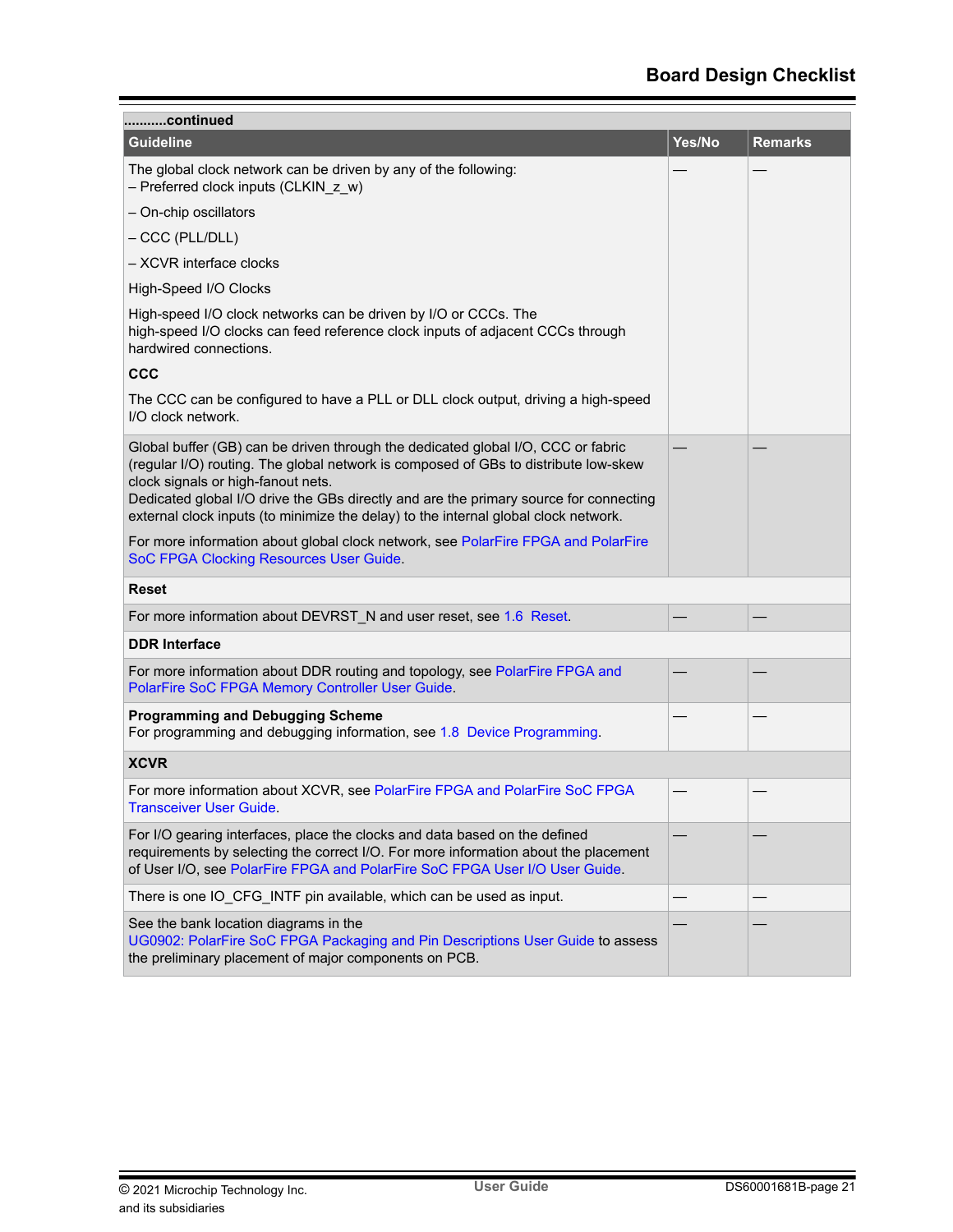## <span id="page-21-0"></span>**2.3 Layout Checklist**

The following table lists the layout checklist.

## **Table 2-2. Layout Checklist**

| <b>Guideline</b>                                                                      | Yes/No |
|---------------------------------------------------------------------------------------|--------|
| <b>Power</b>                                                                          |        |
| Are the 0402 or lesser size capacitors used for all decapacitors?                     |        |
| Is the required copper shape provided to core voltage?                                |        |
| Are the required copper shape and sufficient vias provided to voltages?               |        |
| Are VREF planes for the DDRx reference supply isolated from the noisy planes?         |        |
| Are sufficient number of decoupling capacitors used for the DDRx core and VTT supply? |        |
| Is one 0.1 µF capacitor for two VTT termination resistors used for DDRx?              |        |
| Is the VTT plane width sufficient?                                                    |        |
| <b>DDR Memories</b>                                                                   |        |
| Are the length-match recommended by Micron followed for DDR memories?                 |        |
| <b>XCVR</b>                                                                           |        |
| Are the length-match recommendations for XCVR followed?                               |        |
| Are DC blocking capacitors required for PCIe interface?                               |        |
| Is tight-controlled impedance maintained along the XCVR traces?                       |        |
| Are differential vias well designed to match XCVR trace impedance?                    |        |
| Are DC blocking capacitor pads designed to match XCVR trace impedance?                |        |
| <b>Dielectric Material</b>                                                            |        |
| Is proper PCB material selected for critical layers?                                  |        |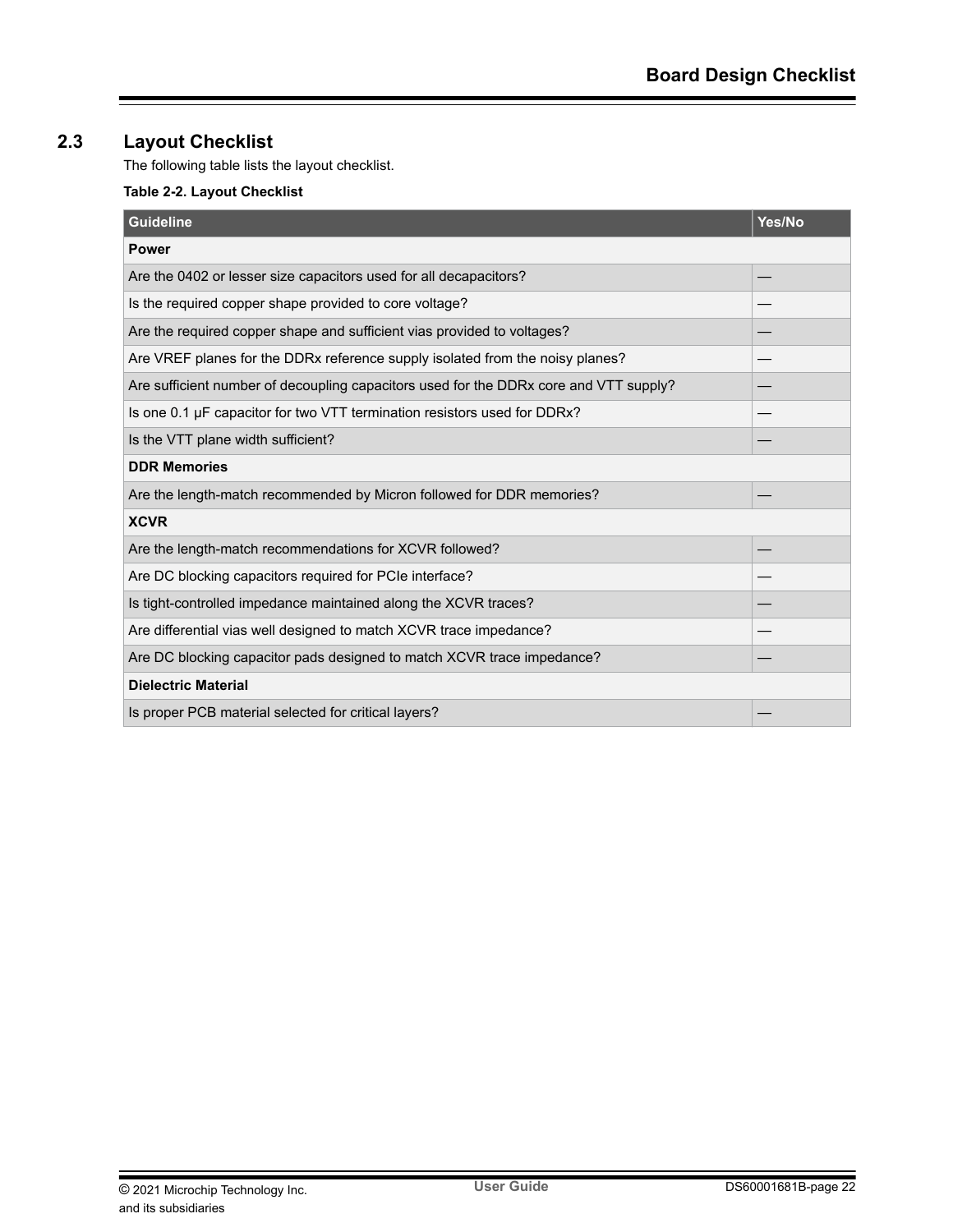## <span id="page-22-0"></span>**3. Appendix: General Layout Design Practices**

This chapter provides guidelines for the hardware board layout that incorporates PolarFire SoC devices. The guidelines mentioned in this document act as a supplement to the standard board-level layout practices.

This chapter is intended for readers who are familiar with the PolarFire SoC FPGA chip, experience in digital board layout, and know about line theory and signal integrity.

## **3.1 MIPI**

MIPI RX Layout Guidelines:

The data and clock must be matched within 20 mils in PCB.

MIPI TX Layout Guidelines:

As shown in Figure 3-1, the LP and HS resistors must be close to the PolarFire SoC device pin. The HS signals should be routed to LP resistors to minimize the LP signals PCB stub length. The LP signals stub should be less than 500 mils. The data lane and clock should be length matched within 20 mils. Eight inches are the maximum length supported.





## **3.2 Transceiver**

Transceivers are high-speed serial connectivity with built-in, multi-gigabit, and multi-protocol transceivers from 250 Mbps to 12.7 Gbps. For these transceiver-based interfaces, the system designer must be familiar with the industry specifications, transceivers technology, or RF/microwave PCB design. However, the PCB design can be evaluated by a knowledgeable highspeed digital PCB designer.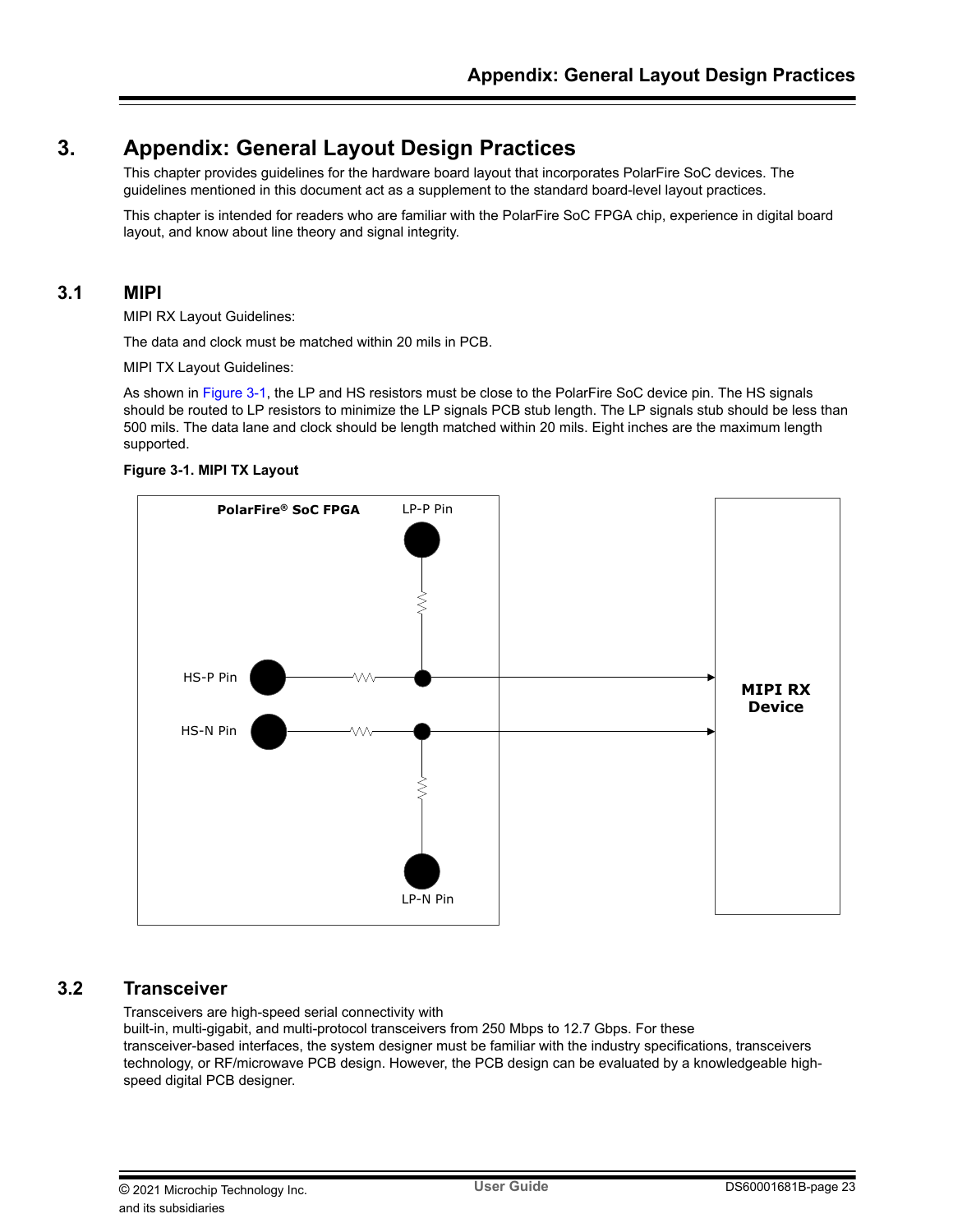### **3.2.1 Layout Considerations**

This section describes differential traces and skew matching, which must be taken care while designing the PCB layout.

#### **3.2.1.1 Differential Traces**

A well-designed differential trace must have the following qualities:

- No mismatch in impedance
- Insertion loss and return loss
- Skew within the differential traces The following points must be considered while routing the high-speed differential traces to meet the previous qualities.
- The traces should be routed with tight length matching (skew) within differential traces. Asymmetry in length causes conversion of differential signals in Common mode signals.
- The differential pair should be routed such that the skew within differential pairs is less than 5 mils. The length match should be used by matching techniques.

#### **3.2.1.2 Skew Matching**

The length of differential lanes should be matched within the TX and RX group. This applies only to specific protocols such as XAUI.

The following figure shows the skew matching.

#### **Figure 3-2. Skew Matching**



Differential pairs should be routed symmetrically in-to and out of structures, as shown in the following figure.

#### **Figure 3-3. Example of Asymmetric and Symmetric Differential Pairs Structure**



Skin effect dominates as the speed increases. To reduce the skin effect, the width of the trace must be increased (loosely coupled differential traces). Increase in trace width causes increase in dielectric losses. To minimize dielectric loss, use low dissipation factor (DF) PCB materials such as

Nelco 4000-13EP SI. Cost is significantly higher than FR4 PCB material, but FR4 PCB material cannot provide increased eye-opening when longer trace interconnections are required. Ensure that a 85 - 100 Ω differential impedance is maintained. This is an important guideline to be followed if the data rate is 5 Gbps or higher.

Far end crosstalk is eliminated by using stripline routing. However, this type of routing in stripline causes more dielectric loss. In order to minimize dielectric loss, it is better to route as a microstrip if there is enough space between differential pairs (>4 times the width of the conductor). Simulations are recommended to see the best possible routing.

Instruct the fabrication vendor to use these PCB materials before manufacturing.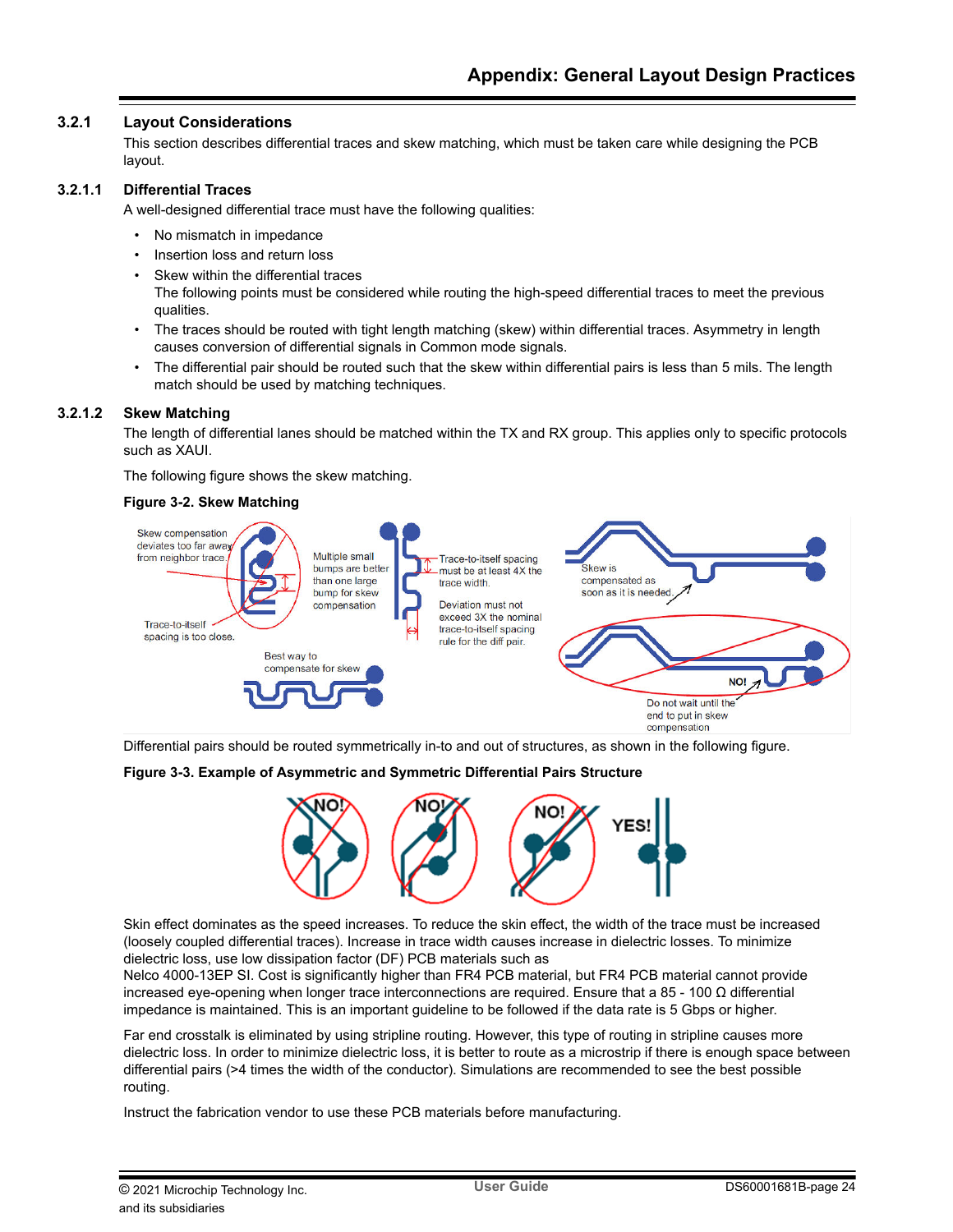Transceiver traces must be kept away from the aggressive nets or clock traces. For example, on MPF300 devices, the transceiver and DDR traces should not be adjacent to each other. Trace stubs must be avoided.

It is recommended to use low roughness, that is, smooth copper. As the speed increases, insertion loss due to the copper roughness increases. The attenuation due to skin effect is increased proportional to the square root of frequency. Microchip recommends instructing the PCB fabrication house to use smooth copper, if the frequency exceeds 2 Gbps.

Split reference planes should be avoided. Ground planes must be used for reference for all transceiver lanes.

### **Figure 3-4. Ground Planes for Reference**



### **3.2.1.3 Via**

The target impedance of vias is designed by adjusting the pad clearance (anti-pad size). Field solver should be used to optimize the via according to the stack-up.



• Many vias on different traces should be avoided or minimized as much as possible.

• The length of via stubs should be minimized by back-drilling the vias, routing signals from the near-top to the near-bottom layer, or using blind or buried vias. Using blind-vias and back drilling are good methods to eliminate via stubs and reduce reflections.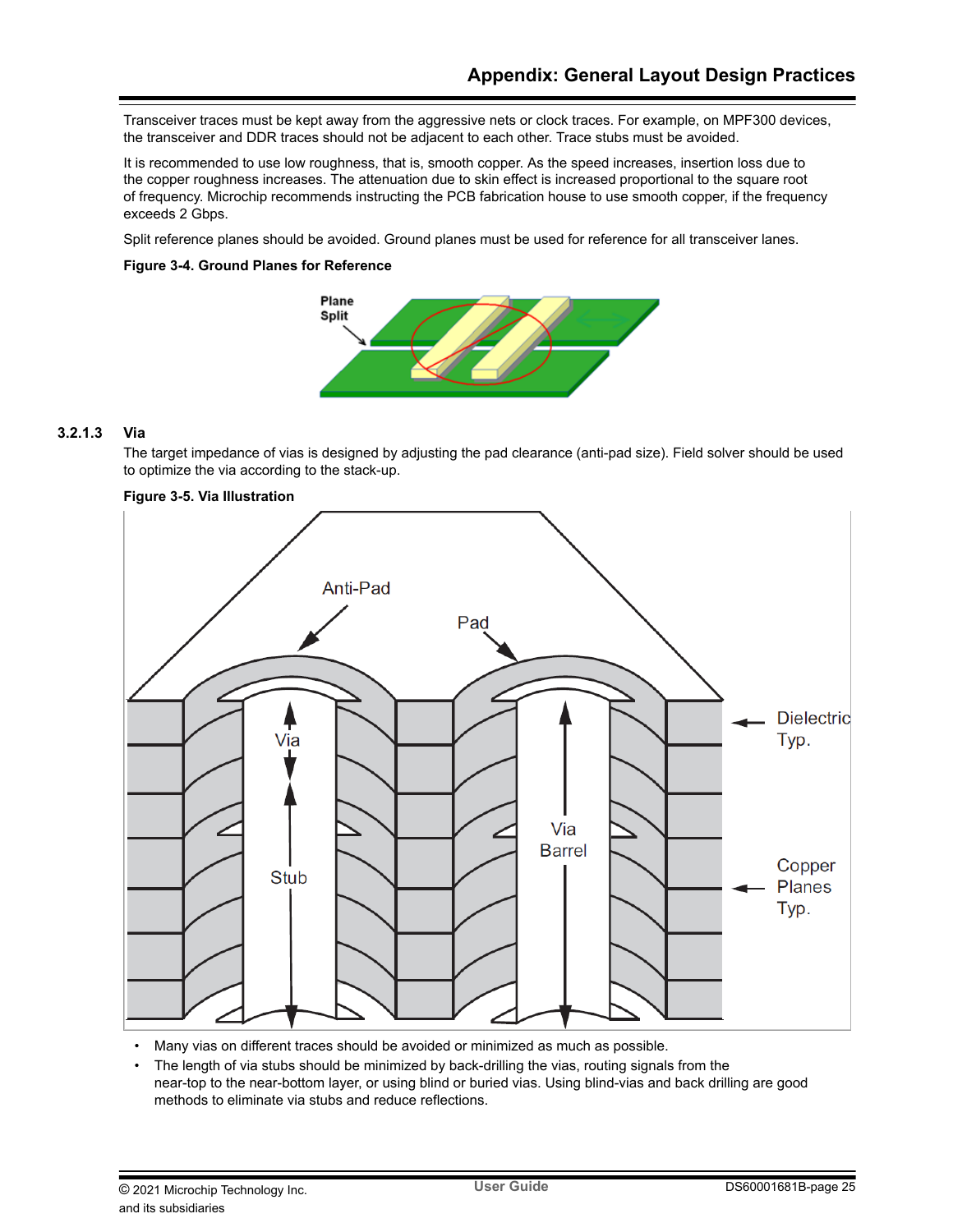• If feasible, non-functional pads should be removed. Non-functional pads on-via are the pads where no trace is connected. This reduces the via capacitance and stub effect of pads.





Using tight via-to-via pitches helps reducing the effect of crosstalk, as shown in the following figure.





Symmetrical ground vias (return vias) should be used to reduce discontinuity for Common mode signal components, as shown in the following figure. Common mode of part of the signal requires continuous return path for TX and RX to GND. Return vias help maintain the continuity.





## **3.2.2 DC Blocking Capacitors**

The plane underneath the pads of DC blocking capacitors should be removed, as shown in the following figure, to match the impedance of the pad to 50  $\Omega$ .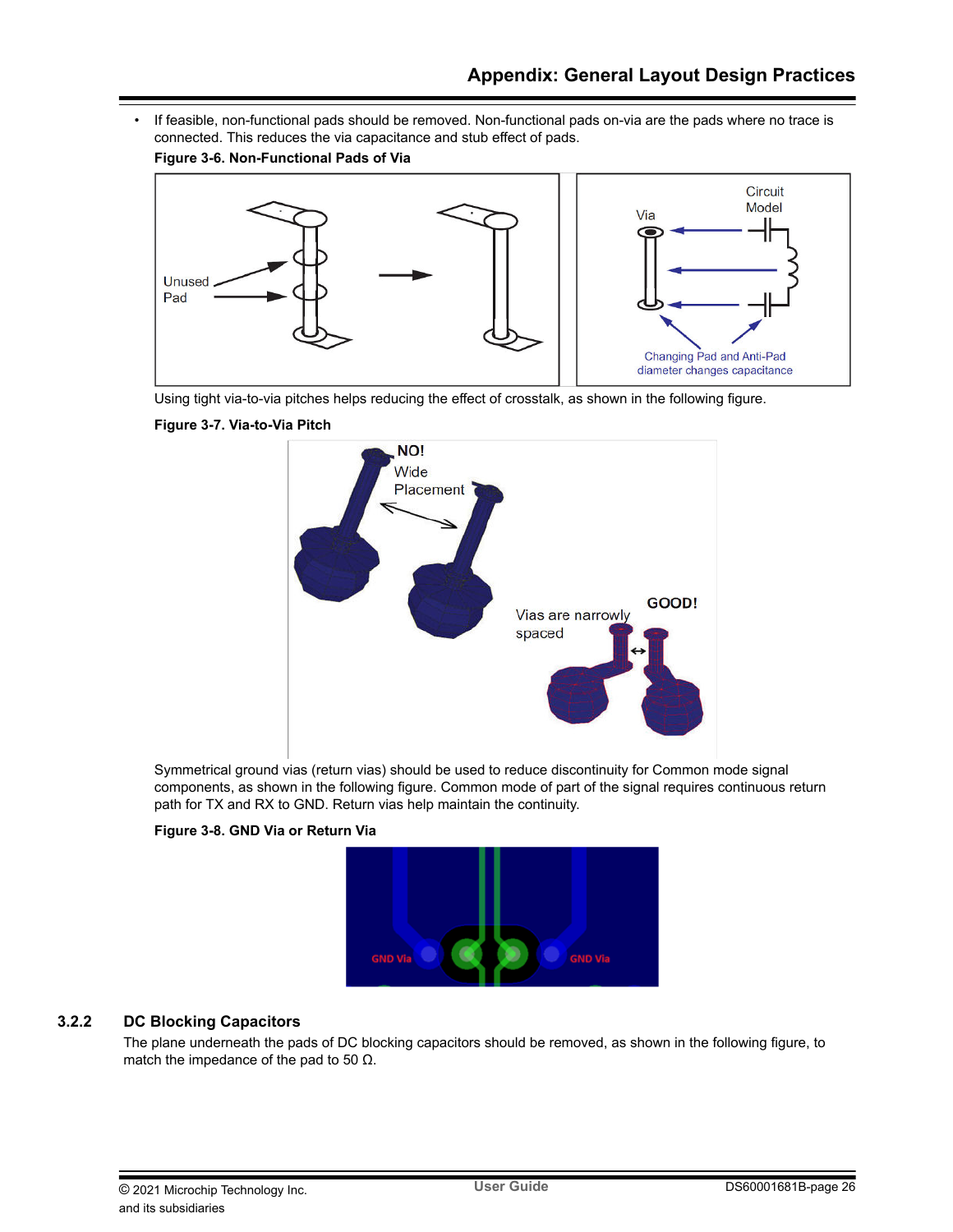

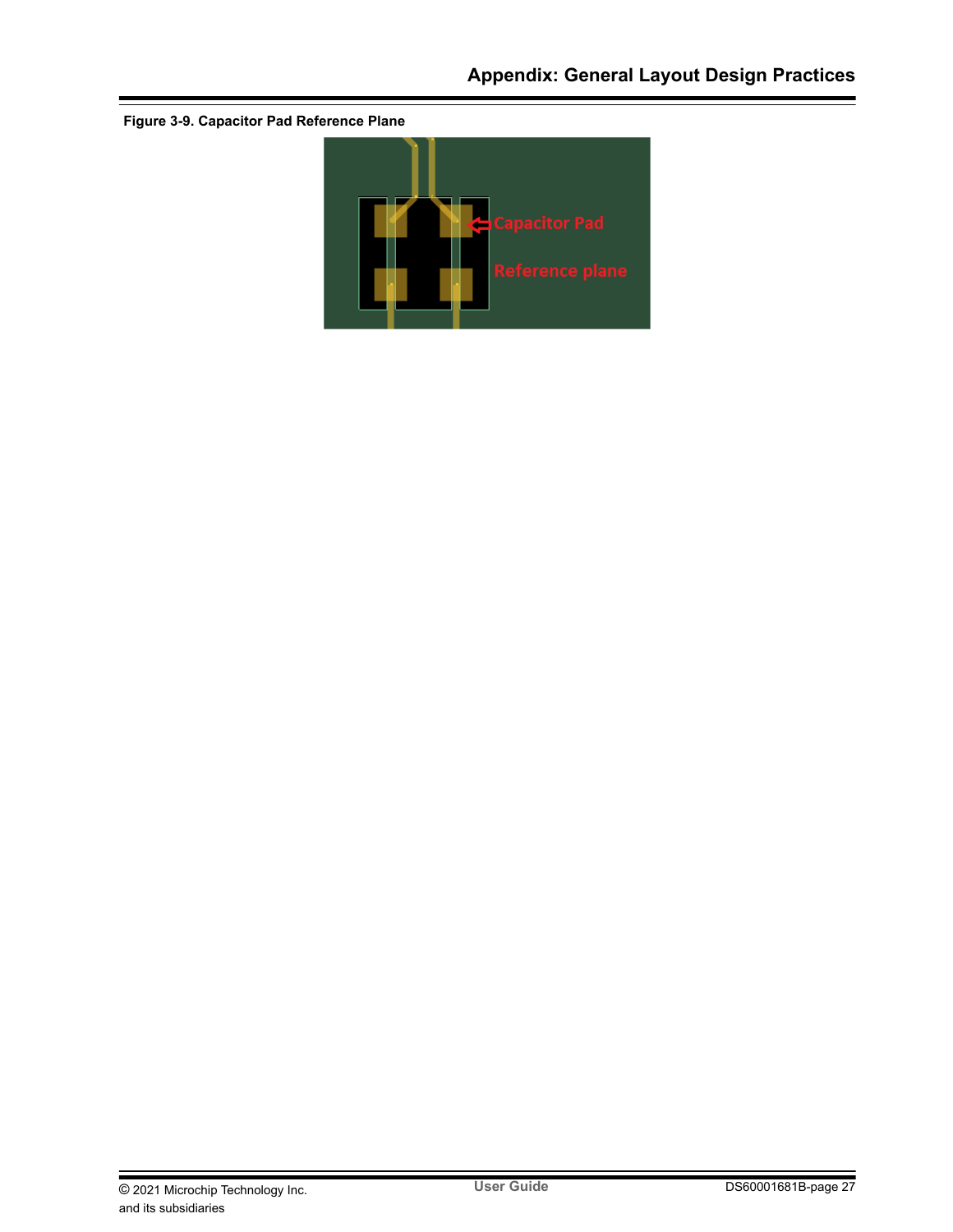## <span id="page-27-0"></span>**4. Revision History**

The revision history describes the changes that were implemented in the document. The changes are listed by revision, starting with the current publication.

| <b>Revision</b> | <b>Date</b> | <b>Description</b>                                                                                                                                                                                                                                                                                                                                                                                                                                                                                                                         |
|-----------------|-------------|--------------------------------------------------------------------------------------------------------------------------------------------------------------------------------------------------------------------------------------------------------------------------------------------------------------------------------------------------------------------------------------------------------------------------------------------------------------------------------------------------------------------------------------------|
| B               | 10/2021     | The following is a summary of changes made in this revision.<br>Updated Table 1-5 for power-up and power-down sequencing<br>$\bullet$<br>requirements for mitigating I/O glitch.<br>Added recommended 1 nF, 2.2 nF, 10 nF, and 0.1 µF decoupling<br>$\bullet$<br>capacitors of the 0402 size for the 1 mm package. See Table 1-4.<br>Added more information in new footnotes for VDD and VDDA in Table 1-1.<br>$\bullet$<br>Added footnotes for Table 1-2 and Table 1-3 to specify the objective of<br>$\bullet$<br>decoupling capacitors. |
| A               | 01/2021     | The following is a summary of changes made in this revision.<br>Updated 1.2 I/O Glitch.<br>Updated 1.1.2 Unused Power Supply.<br>$\bullet$<br>Migrated this document from Microsemi format to Microchip format.<br>Document number is changed from 50200901 to DS60001681A                                                                                                                                                                                                                                                                 |
| 1.0             |             | The first publication of this document.                                                                                                                                                                                                                                                                                                                                                                                                                                                                                                    |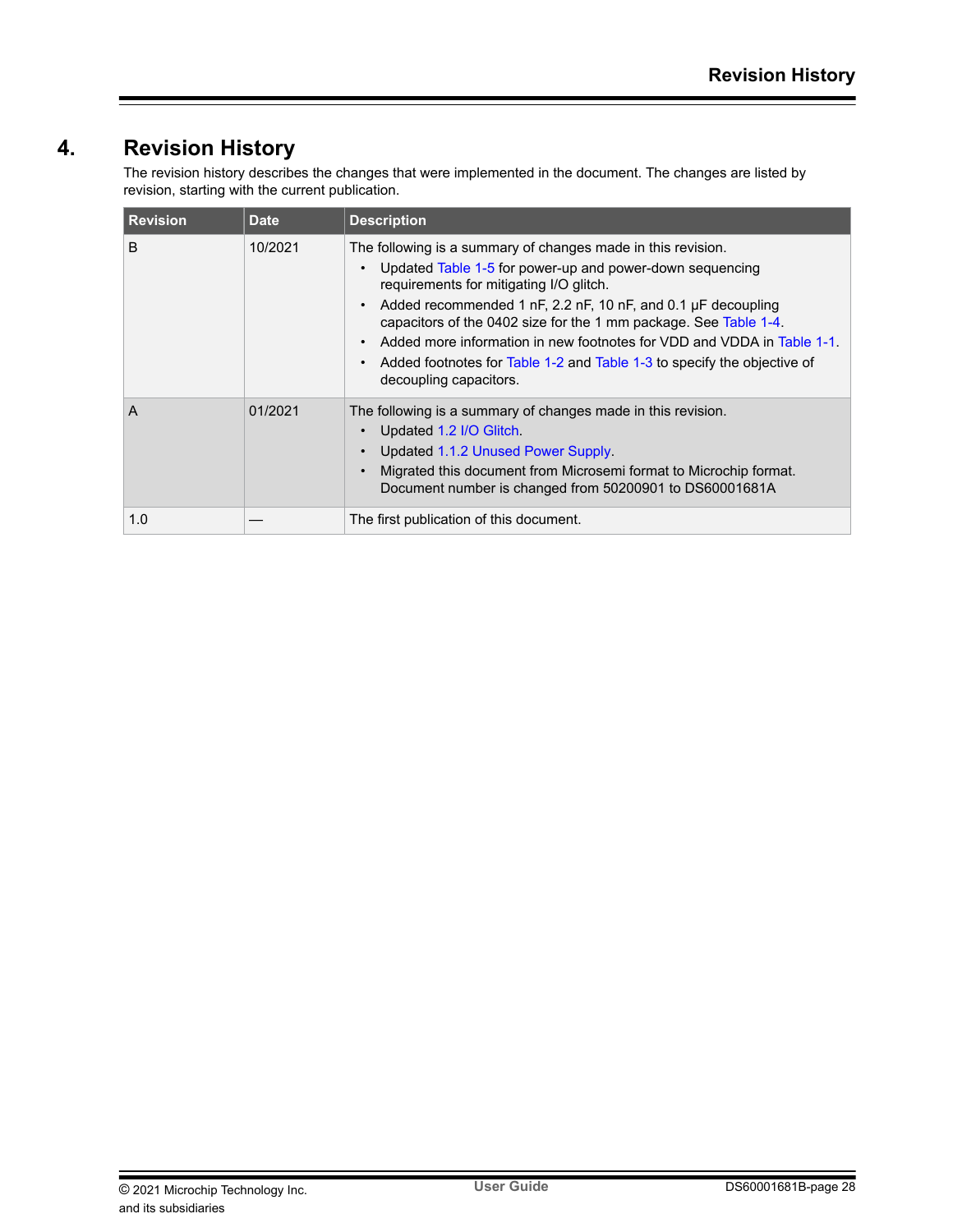## <span id="page-28-0"></span>**Microchip FPGA Support**

Microchip FPGA products group backs its products with various support services, including Customer Service, Customer Technical Support Center, a website, and worldwide sales offices. Customers are suggested to visit Microchip online resources prior to contacting support as it is very likely that their queries have been already answered.

Contact Technical Support Center through the website at [www.microchip.com/support.](http://www.microchip.com/support) Mention the FPGA Device Part number, select appropriate case category, and upload design files while creating a technical support case.

Contact Customer Service for non-technical product support, such as product pricing, product upgrades, update information, order status, and authorization.

- From North America, call **800.262.1060**
- From the rest of the world, call **650.318.4460**
- Fax, from anywhere in the world, **650.318.8044**

## **The Microchip Website**

Microchip provides online support via our website at [www.microchip.com/](http://www.microchip.com/). This website is used to make files and information easily available to customers. Some of the content available includes:

- **Product Support** Data sheets and errata, application notes and sample programs, design resources, user's guides and hardware support documents, latest software releases and archived software
- **General Technical Support** Frequently Asked Questions (FAQs), technical support requests, online discussion groups, Microchip design partner program member listing
- **Business of Microchip** Product selector and ordering guides, latest Microchip press releases, listing of seminars and events, listings of Microchip sales offices, distributors and factory representatives

## **Product Change Notification Service**

Microchip's product change notification service helps keep customers current on Microchip products. Subscribers will receive email notification whenever there are changes, updates, revisions or errata related to a specified product family or development tool of interest.

To register, go to [www.microchip.com/pcn](http://www.microchip.com/pcn) and follow the registration instructions.

## **Customer Support**

Users of Microchip products can receive assistance through several channels:

- Distributor or Representative
- Local Sales Office
- Embedded Solutions Engineer (ESE)
- **Technical Support**

Customers should contact their distributor, representative or ESE for support. Local sales offices are also available to help customers. A listing of sales offices and locations is included in this document.

Technical support is available through the website at: [www.microchip.com/support](http://www.microchip.com/support)

## **Microchip Devices Code Protection Feature**

Note the following details of the code protection feature on Microchip devices:

- Microchip products meet the specifications contained in their particular Microchip Data Sheet.
- Microchip believes that its family of products is secure when used in the intended manner and under normal conditions.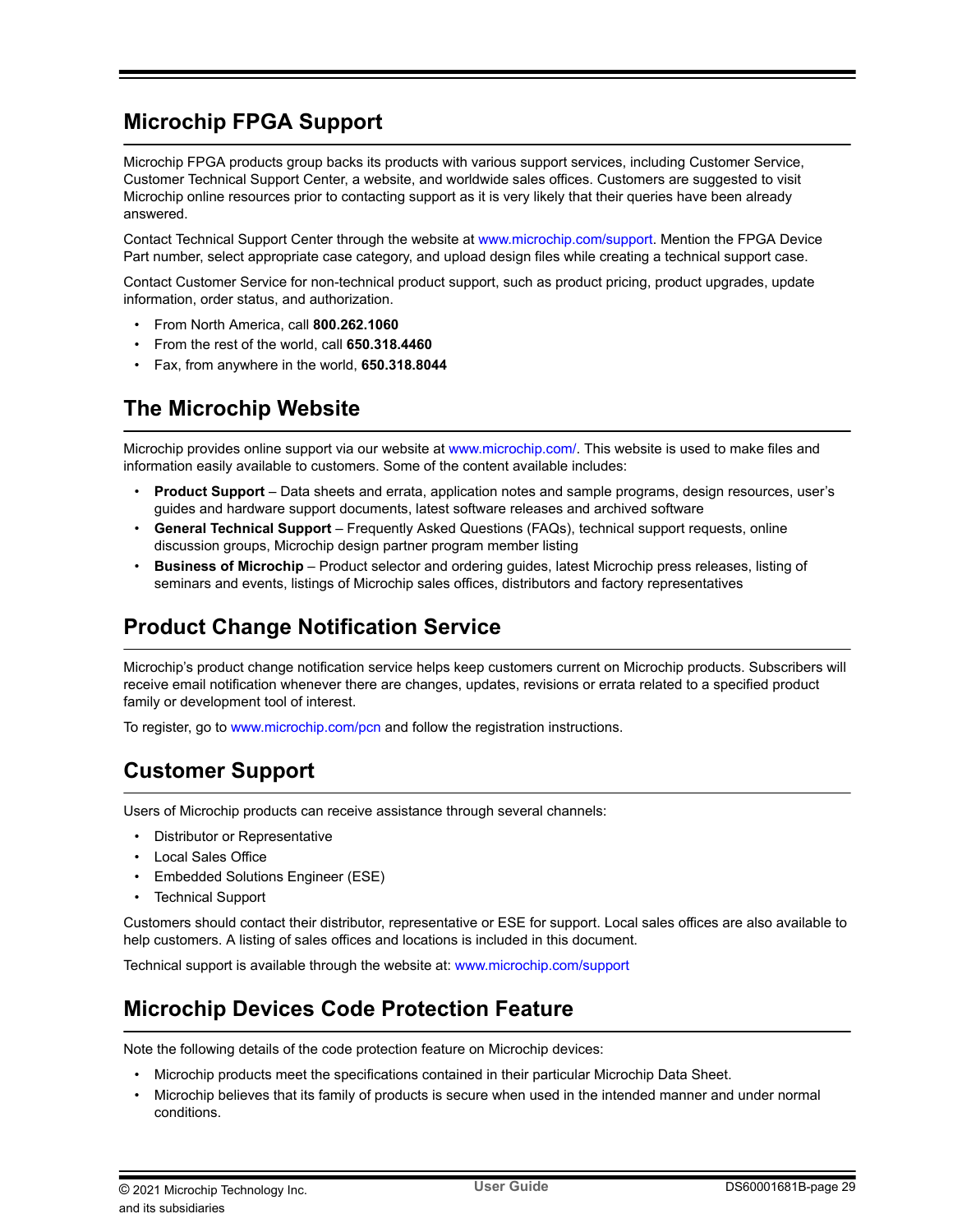- <span id="page-29-0"></span>• There are dishonest and possibly illegal methods being used in attempts to breach the code protection features of the Microchip devices. We believe that these methods require using the Microchip products in a manner outside the operating specifications contained in Microchip's Data Sheets. Attempts to breach these code protection features, most likely, cannot be accomplished without violating Microchip's intellectual property rights.
- Microchip is willing to work with any customer who is concerned about the integrity of its code.
- Neither Microchip nor any other semiconductor manufacturer can guarantee the security of its code. Code protection does not mean that we are guaranteeing the product is "unbreakable." Code protection is constantly evolving. We at Microchip are committed to continuously improving the code protection features of our products. Attempts to break Microchip's code protection feature may be a violation of the Digital Millennium Copyright Act. If such acts allow unauthorized access to your software or other copyrighted work, you may have a right to sue for relief under that Act.

## **Legal Notice**

Information contained in this publication is provided for the sole purpose of designing with and using Microchip products. Information regarding device applications and the like is provided only for your convenience and may be superseded by updates. It is your responsibility to ensure that your application meets with your specifications.

THIS INFORMATION IS PROVIDED BY MICROCHIP "AS IS". MICROCHIP MAKES NO REPRESENTATIONS OR WARRANTIES OF ANY KIND WHETHER EXPRESS OR IMPLIED, WRITTEN OR ORAL, STATUTORY OR OTHERWISE, RELATED TO THE INFORMATION INCLUDING BUT NOT LIMITED TO ANY IMPLIED WARRANTIES OF NON-INFRINGEMENT, MERCHANTABILITY, AND FITNESS FOR A PARTICULAR PURPOSE OR WARRANTIES RELATED TO ITS CONDITION, QUALITY, OR PERFORMANCE.

IN NO EVENT WILL MICROCHIP BE LIABLE FOR ANY INDIRECT, SPECIAL, PUNITIVE, INCIDENTAL OR CONSEQUENTIAL LOSS, DAMAGE, COST OR EXPENSE OF ANY KIND WHATSOEVER RELATED TO THE INFORMATION OR ITS USE, HOWEVER CAUSED, EVEN IF MICROCHIP HAS BEEN ADVISED OF THE POSSIBILITY OR THE DAMAGES ARE FORESEEABLE. TO THE FULLEST EXTENT ALLOWED BY LAW, MICROCHIP'S TOTAL LIABILITY ON ALL CLAIMS IN ANY WAY RELATED TO THE INFORMATION OR ITS USE WILL NOT EXCEED THE AMOUNT OF FEES, IF ANY, THAT YOU HAVE PAID DIRECTLY TO MICROCHIP FOR THE INFORMATION. Use of Microchip devices in life support and/or safety applications is entirely at the buyer's risk, and the buyer agrees to defend, indemnify and hold harmless Microchip from any and all damages, claims, suits, or expenses resulting from such use. No licenses are conveyed, implicitly or otherwise, under any Microchip intellectual property rights unless otherwise stated.

## **Trademarks**

The Microchip name and logo, the Microchip logo, Adaptec, AnyRate, AVR, AVR logo, AVR Freaks, BesTime, BitCloud, chipKIT, chipKIT logo, CryptoMemory, CryptoRF, dsPIC, FlashFlex, flexPWR, HELDO, IGLOO, JukeBlox, KeeLoq, Kleer, LANCheck, LinkMD, maXStylus, maXTouch, MediaLB, megaAVR, Microsemi, Microsemi logo, MOST, MOST logo, MPLAB, OptoLyzer, PackeTime, PIC, picoPower, PICSTART, PIC32 logo, PolarFire, Prochip Designer, QTouch, SAM-BA, SenGenuity, SpyNIC, SST, SST Logo, SuperFlash, Symmetricom, SyncServer, Tachyon, TimeSource, tinyAVR, UNI/O, Vectron, and XMEGA are registered trademarks of Microchip Technology Incorporated in the U.S.A. and other countries.

AgileSwitch, APT, ClockWorks, The Embedded Control Solutions Company, EtherSynch, FlashTec, Hyper Speed Control, HyperLight Load, IntelliMOS, Libero, motorBench, mTouch, Powermite 3, Precision Edge, ProASIC, ProASIC Plus, ProASIC Plus logo, Quiet-Wire, SmartFusion, SyncWorld, Temux, TimeCesium, TimeHub, TimePictra, TimeProvider, WinPath, and ZL are registered trademarks of Microchip Technology Incorporated in the U.S.A.

Adjacent Key Suppression, AKS, Analog-for-the-Digital Age, Any Capacitor, AnyIn, AnyOut, Augmented Switching, BlueSky, BodyCom, CodeGuard, CryptoAuthentication, CryptoAutomotive, CryptoCompanion, CryptoController, dsPICDEM, dsPICDEM.net, Dynamic Average Matching, DAM, ECAN, Espresso T1S, EtherGREEN, IdealBridge, In-Circuit Serial Programming, ICSP, INICnet, Intelligent Paralleling, Inter-Chip Connectivity, JitterBlocker, maxCrypto, maxView, memBrain, Mindi, MiWi, MPASM, MPF, MPLAB Certified logo, MPLIB, MPLINK, MultiTRAK, NetDetach, Omniscient Code Generation, PICDEM, PICDEM.net, PICkit, PICtail, PowerSmart, PureSilicon, QMatrix, REAL ICE, Ripple Blocker, RTAX, RTG4, SAM-ICE, Serial Quad I/O, simpleMAP, SimpliPHY, SmartBuffer, SMART-I.S., storClad, SQI, SuperSwitcher, SuperSwitcher II, Switchtec, SynchroPHY, Total Endurance, TSHARC, USBCheck, VariSense,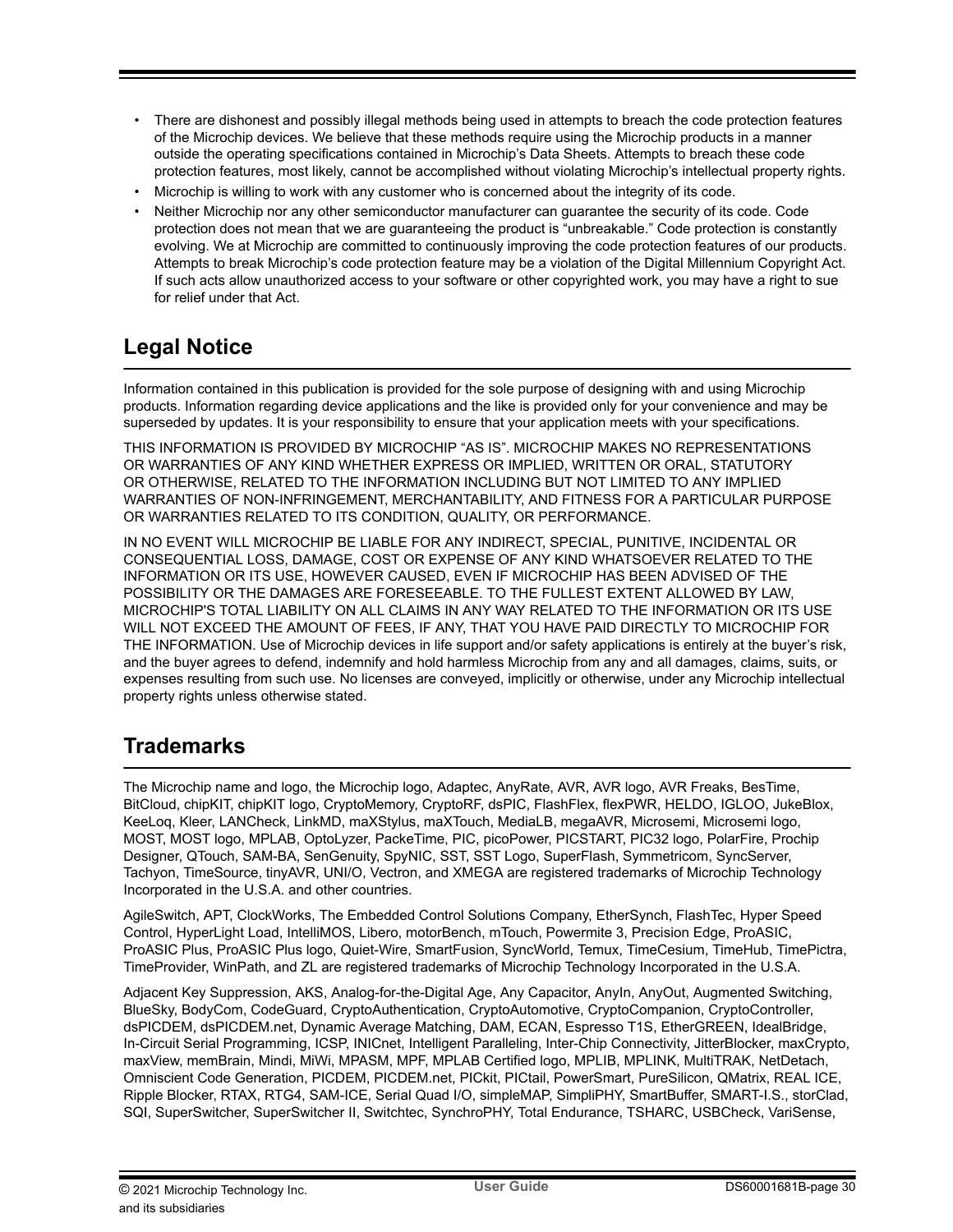<span id="page-30-0"></span>VectorBlox, VeriPHY, ViewSpan, WiperLock, XpressConnect, and ZENA are trademarks of Microchip Technology Incorporated in the U.S.A. and other countries.

SQTP is a service mark of Microchip Technology Incorporated in the U.S.A.

The Adaptec logo, Frequency on Demand, Silicon Storage Technology, and Symmcom are registered trademarks of Microchip Technology Inc. in other countries.

GestIC is a registered trademark of Microchip Technology Germany II GmbH & Co. KG, a subsidiary of Microchip Technology Inc., in other countries.

All other trademarks mentioned herein are property of their respective companies.

© 2021, Microchip Technology Incorporated, Printed in the U.S.A., All Rights Reserved.

ISBN: 978-1-5224-9105-7

## **Quality Management System**

For information regarding Microchip's Quality Management Systems, please visit [www.microchip.com/quality](http://www.microchip.com/quality).